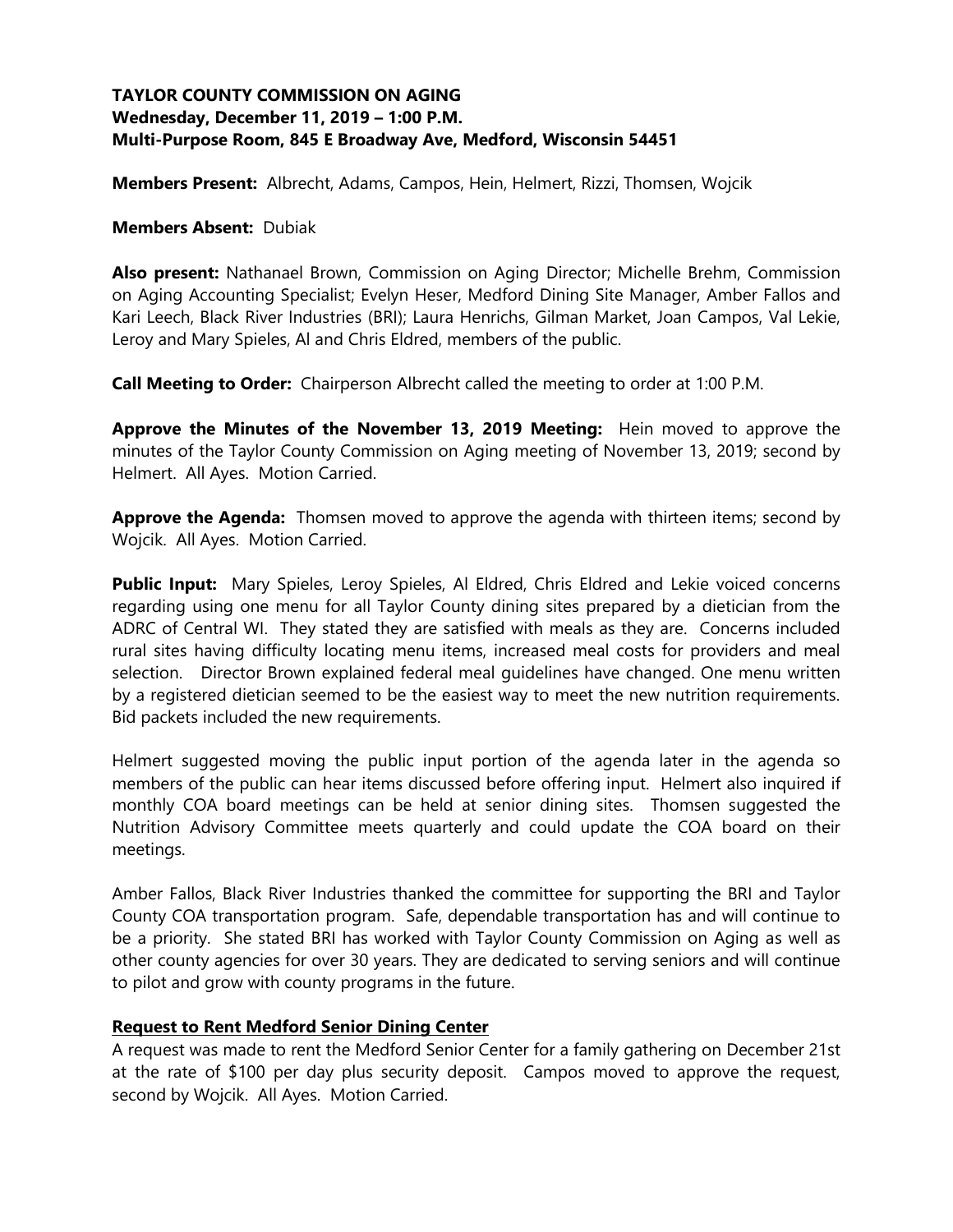# **Review / Approve 2020 County Aging Unit Budget**

Director Brown reviewed the 2020 aging unit budget forms. The total 2020 budget including inkind is \$508,406. Adams moved to approve the 2020 budget, second by Campos. All Ayes. Motion Carried.

## **Award Contract for Delivering Medford Meals on Wheels in 2020**

Director Brown explained the proposal for meal delivery process. Changes to the bid packet include an expanded meal delivery area, delivery completed within a 2-hour timeframe and a hot meal delivered five days per week. No proposals for meal delivery were received. Options to deliver meals were discussed. The projected cost for COA to provide 2 vehicles and home delivered meal drivers is approximately \$20,000 per year. Vehicles would be purchased with fund balance. A letter provided by Black River Industries with a plan to provide meal delivery was read with a projected annual cost of \$25,975.

Following discussion, Adams moved to approve Black River Industries to deliver Medford home delivered meals in 2020, second by Hein. A roll call vote was cast, 6 voting yes, (Adams, Albrecht, Campos, Hein, Rizzi, Wojcik) and 2 abstaining (Helmert, Thomsen). Motion Carried.

### **Director's Report:**

The meal contract with Black River Industries will end December 20<sup>th</sup> due to insufficient BRI staff to complete the year. Lynn's Catering will begin providing meals the week of December 23rd.

**Review / Approve COA and Director's Monthly Expenditures:** After discussion and review, Adams moved to approve November 2019 COA Monthly Expenditures in the amount of \$30,518.20 and Director's October Expenditures in the amount of \$127.24; second by Rizzi. All Ayes. Motion Carried.

**Set Next Meeting Date:** The next meeting of the Taylor County Commission on Aging will be January 8, 2019, 1:00 P.M. at the Multi-purpose Room in Medford.

**Adjourn Meeting:** With no further business, Campos moved to adjourn; second by Hein. All Ayes. Motion Carried. Meeting adjourned at 2:17 P.M.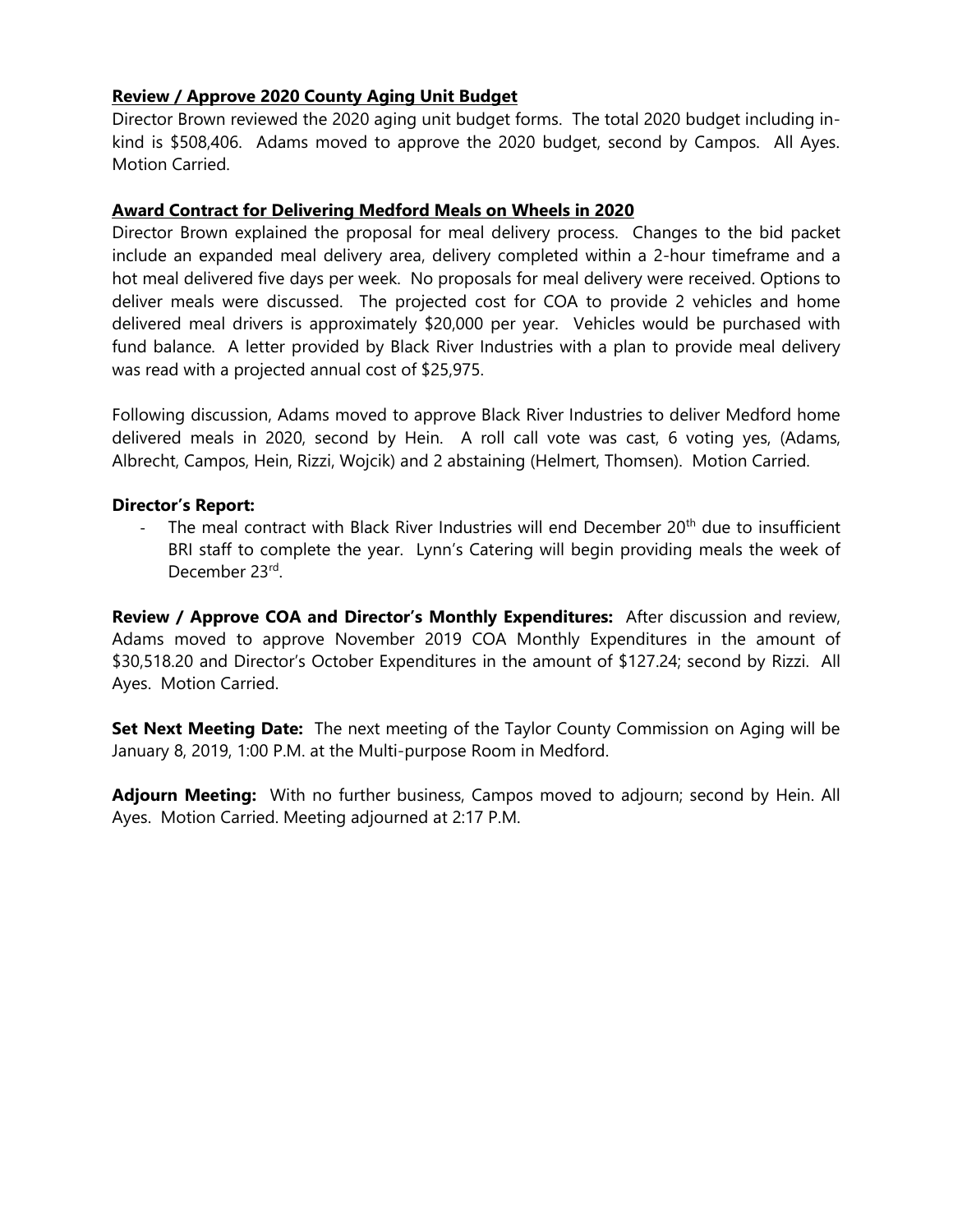# **TAYLOR COUNTY COMMISSION ON AGING Wednesday, November 13, 2019 – 1:00 P.M. Multi-Purpose Room, 845 E Broadway Ave, Medford, Wisconsin 54451**

**Members Present:** Albrecht, Adams, Campos, Dubiak, Hein, Helmert, Rizzi, Thomsen, Wojcik

#### **Members Absent:** None

**Also present:** Nathanael Brown, Commission on Aging Director; Michelle Brehm, Commission on Aging Accounting Specialist; Evelyn Heser, Medford Dining Site Manager, Amber Fallos and Kari Leech, Black River Industries (BRI); Lynn Papineau, Lynn's Catering; Leigh Sahlin, Roland McCartney, Richard Pulcher and Ted Drymiller, members of the public.

**Call Meeting to Order:** Chairperson Albrecht called the meeting to order at 1:00 P.M.

**Approve the Minutes of the October 14, 2019 Meeting:** Helmert moved to approve the minutes of the Taylor County Commission on Aging meeting of October 14, 2019; second by Dubiak. All Ayes. Motion Carried.

**Approve the Agenda:** Rizzi moved to approve the agenda with ten items; second by Thomsen. All Ayes. Motion Carried.

**Public Input:** Amber Fallos, Black River Industries Director reported BRI continues to work to improve bus services. Feedback received indicates riders are enjoying bus transportation. Fallos added BRI is dedicated to serving residents of Taylor County and hope to continue as a Taylor County Commission on Aging meal provider.

Richard Pulcher asked that consideration be given to Gilman Market to continue providing meals to the Gilman area.

Ted Drymiller asked about representation on the Commission on Aging committee.

### **Request to Rent Medford Senior Dining Center**

A request was made to rent the Medford Senior Center for a family gathering on November 30th at the rate of \$100 per day plus security deposit. Thomsen moved to approve the request, second by Campos. All Ayes. Motion Carried.

### **Award Contracts for Provision of Meals in 2020**

Director Brown explained the request for proposal. Proposals were received from Black River Industries, Gilman Market, Jump River Community Center and Lynn's Catering. Brown informed the committee that only one of the four proposals (Lynn's Catering) was submitted as complete. Per discussion with County Corporate Counsel, Brown was told that Commission on Aging has the right to waive irregularities or may give providers the opportunity to submit missing information. Brown stated that missing information has since been provided and all bids are now complete.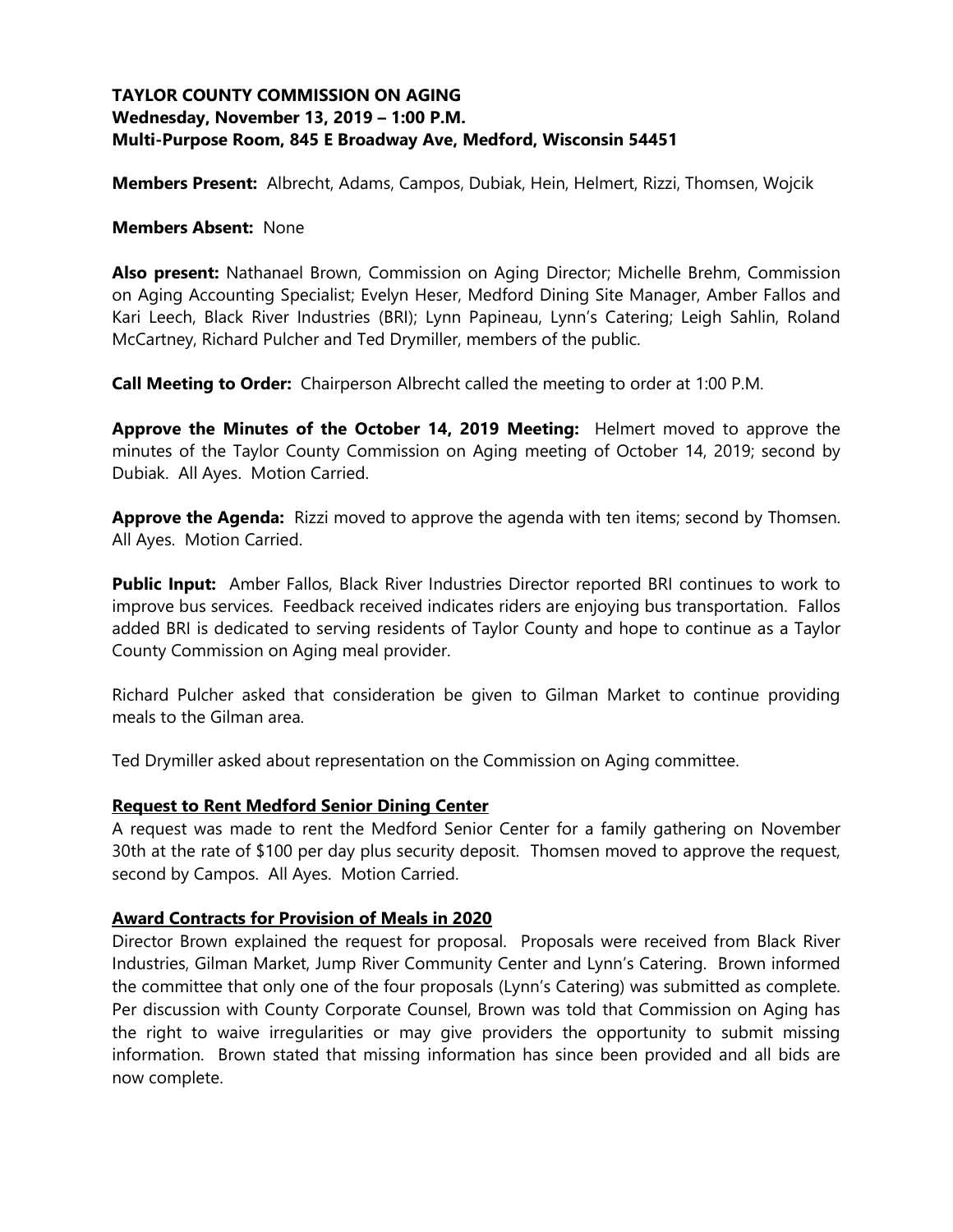A 2020 Meal Proposal Comparison prepared by Director Brown was passed out. Following discussion, the committee made decisions on which proposal to accept for each dining site.

**Gilman:** Campos moved to award the Gilman site bid to Gilman Market, second by Wojcik. All Ayes. Motion Carried.

**Jump River:** Campos moved to award the Jump River site bid to Jump River Community Center, second by Dubiak. All Ayes. Motion Carried.

**Stetsonville**: Thomsen moved to continue the current practice of cooking on site at the Stetsonville Senior Dining Center, second by Campos. All Ayes. Motion Carried.

**Goodrich**: Adams moved to award Lynn's Catering the Goodrich site, second by Helmert. All Ayes. Motion Carried.

**Rib Lake**: Hein moved to accept the proposal from Lynn's Catering for the Rib Lake site, second by Campos. All Ayes. Motion Carried.

**Westboro**: Campos moved to accept the proposal from Lynn's Catering for the Westboro site, second by Wojcik. All Ayes. Motion Carried.

**Medford:** Campos moved to accept the proposal from Lynn's Catering to provide meals to the Medford Senior Dining Center and Medford home delivered meals, second by Helmert. A roll call vote was cast, 5 voting yes, (Campos, Wojcik, Helmert, Hein, Thomsen) and 4 voting no (Adams, Rizzi, Dubiak, Albrecht). Motion Carried.

## **Director's Report:**

- The Senior Health, Wellness & Safety Fair was held on October 18<sup>th</sup>. Attendance was good with 399 participants signing in. Hein stated he found the chair yoga demonstrations to be beneficial and suggested the board find ways to encourage and promote this type of activity. Dubiak added there were requests from participants to promote the UW-Extension Strong Bodies classes at the fair. Director Brown thanked Nestle for providing volunteers and funding for the fair as well as all who volunteered or participated.
- CNA Training Hours Bill AB76/SB103 was passed by the Assembly and now passed the Senate. It will now go to the Governor. Janet Zander, GWAAR's Advocacy & Public Policy Coordinator, is asking people to contact the Governor to request that the bill be vetoed.
- The Taylor County Senior Dining Site Wii Bowling Tournament has begun. Stetsonville, Westboro, Goodrich and Medford Dining sites will bowl in November and Jump River, Rib Lake and Gilman sites will bowl in December.
- Part D open enrollment is currently underway. Appointments to see Heidi Eisner, COA Elder Benefit Specialist are recommended.
- Aging Advocacy Day is scheduled for May 12, 2020 mark your calendar.

**Review / Approve COA and Director's Monthly Expenditures:** After discussion and review, Dubiak moved to approve October 2019 COA Monthly Expenditures in the amount of \$30,367.44 and Director's September Expenditures in the amount of \$30.48; second by Campos. All Ayes. Motion Carried.

**Set Next Meeting Date:** The next meeting of the Taylor County Commission on Aging will be December 11, 2019, 1:00 P.M. at the Multi-purpose Room in Medford.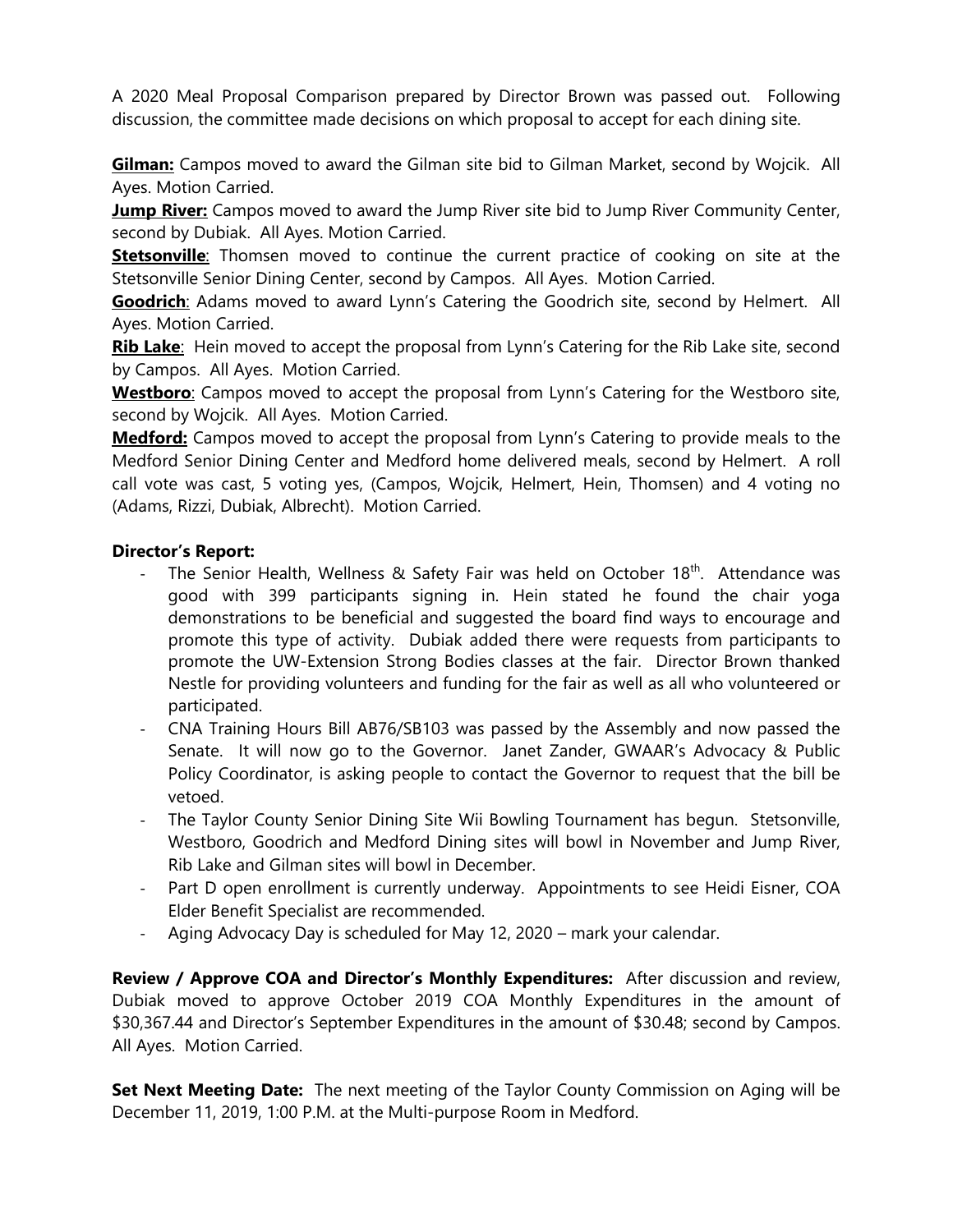**Adjourn Meeting:** With no further business, Hein moved to adjourn; second by Thomsen. All Ayes. Motion Carried. Meeting adjourned at 1:50 P.M.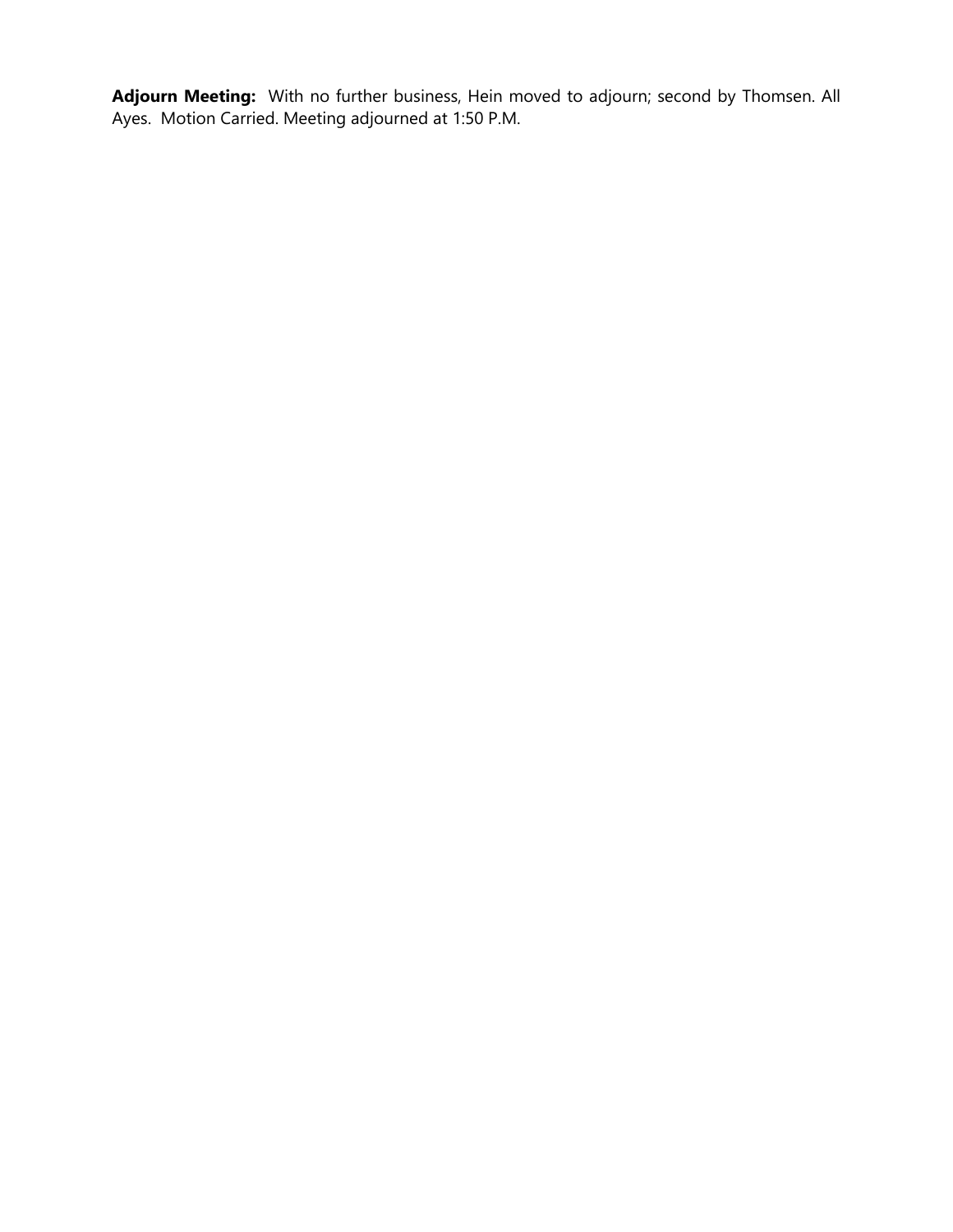# **TAYLOR COUNTY COMMISSION ON AGING Wednesday, October 14, 2019 – 1:00 P.M. Multi-Purpose Room, 845 E Broadway Ave, Medford, Wisconsin 54451**

**Members Present:** Albrecht, Adams, Campos, Dubiak, Hein, Rizzi, Thomsen

**Members Absent:** Wojcik, Helmert

**Also present:** Nathanael Brown, Commission on Aging Director; Michelle Brehm, Commission on Aging Accounting Specialist

**Call Meeting to Order:** Chairperson Albrecht called the meeting to order at 1:00 P.M.

**Approve the Minutes of the September 4, 2019 Meeting:** Hein moved to approve the minutes of the Taylor County Commission on Aging meeting of September 4, 2019; second by Adams. All Ayes. Motion Carried.

**Approve the Agenda:** Dubiak moved to approve the agenda with ten items; second by Rizzi. All Ayes. Motion Carried.

### **Public Input:** None

## **Review / Approve Suggested Donations:**

Director Brown reviewed current suggested donations for Commission on Aging programs. Following discussion, Campos moved to accept COA program suggested donations as reviewed; second by Hein. All Ayes. Motion Carried.

### **Senior Health, Wellness & Safety Fair Planning**

The Senior Health, Wellness & Safety Fair is planned for October 18<sup>th</sup>. Volunteers are needed to register participants and direct participants and providers. A volunteer sign-up sheet was circulated.

### **Director's Report:**

- The Ogema Caregiver Conference was held on October 10<sup>th</sup>. The conference organized jointly with Price County had close to 70 participants.
- Brown and Dubiak reported the ADRC ad hoc committee will continue to meet and prepare a rough budget. Changes to state funding allocations are still in question.
- RFP's for senior dining and home delivered meals are out. Bids will be due on October 31st at 1:00 pm. Director Brown, Thomsen and Albrecht will open the bids at 4:00 pm that afternoon.
- Black River Industries has been using the ADRC of Central Wisconsin menu for meals. Although there has been a learning curve, meal quality has improved.
- Powerful Tools for Caregivers classes are in progress and going well.
- The Stepping On class currently underway will be completed next week.

**Review / Approve COA and Director's Monthly Expenditures:** After discussion and review, Adams moved to approve September 2019 COA Monthly Expenditures in the amount of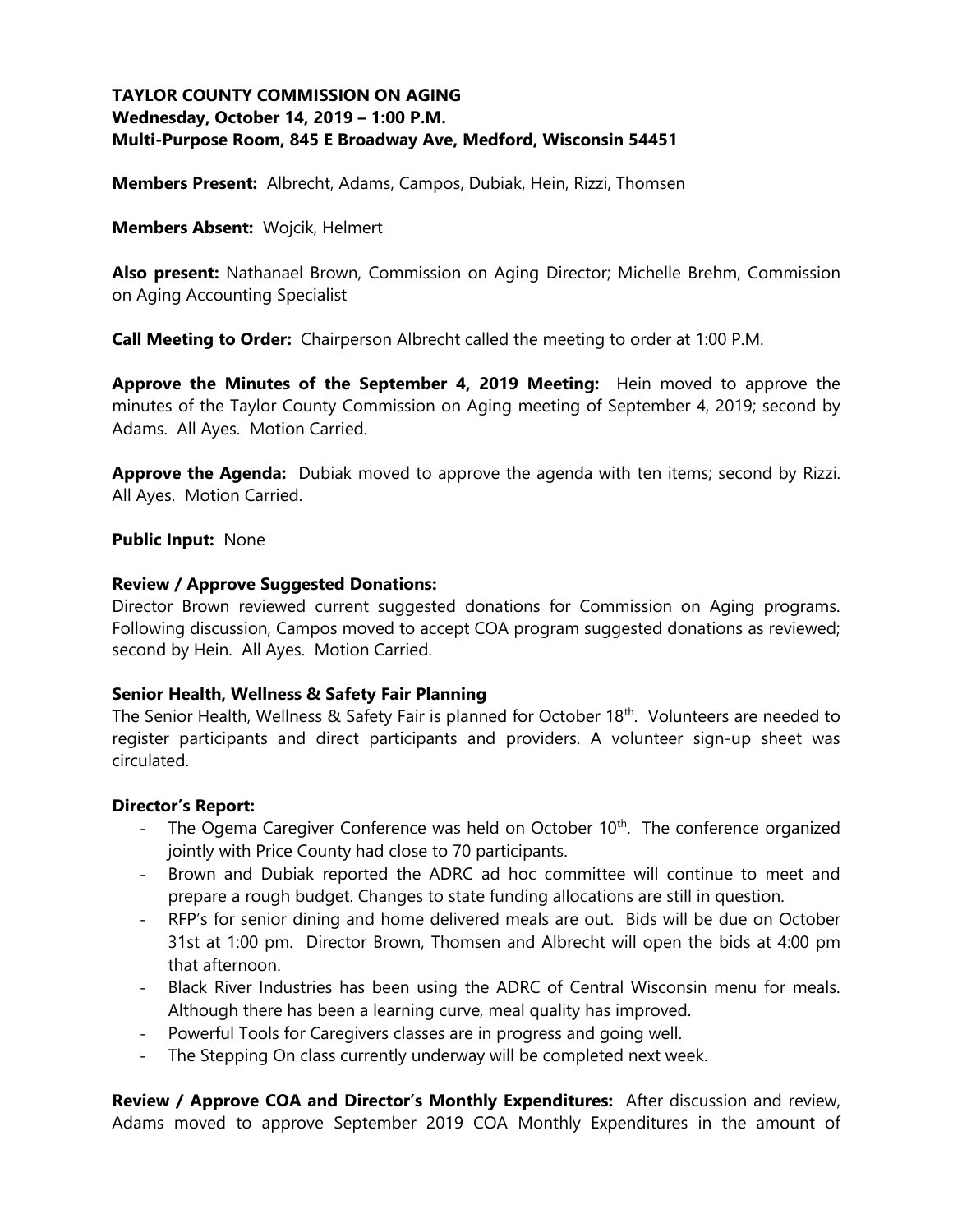\$30,218.67, and Director's August Expenditures in the amount of \$136.08; second by Dubiak. All Ayes. Motion Carried.

**Set Next Meeting Date:** The next meeting of the Taylor County Commission on Aging will be November 13, 2019, 1:00 P.M. at the Multi-purpose Room in Medford.

**Adjourn Meeting:** With no further business, Adams moved to adjourn; second by Hein. All Ayes. Motion Carried. Meeting adjourned at 1:51 P.M.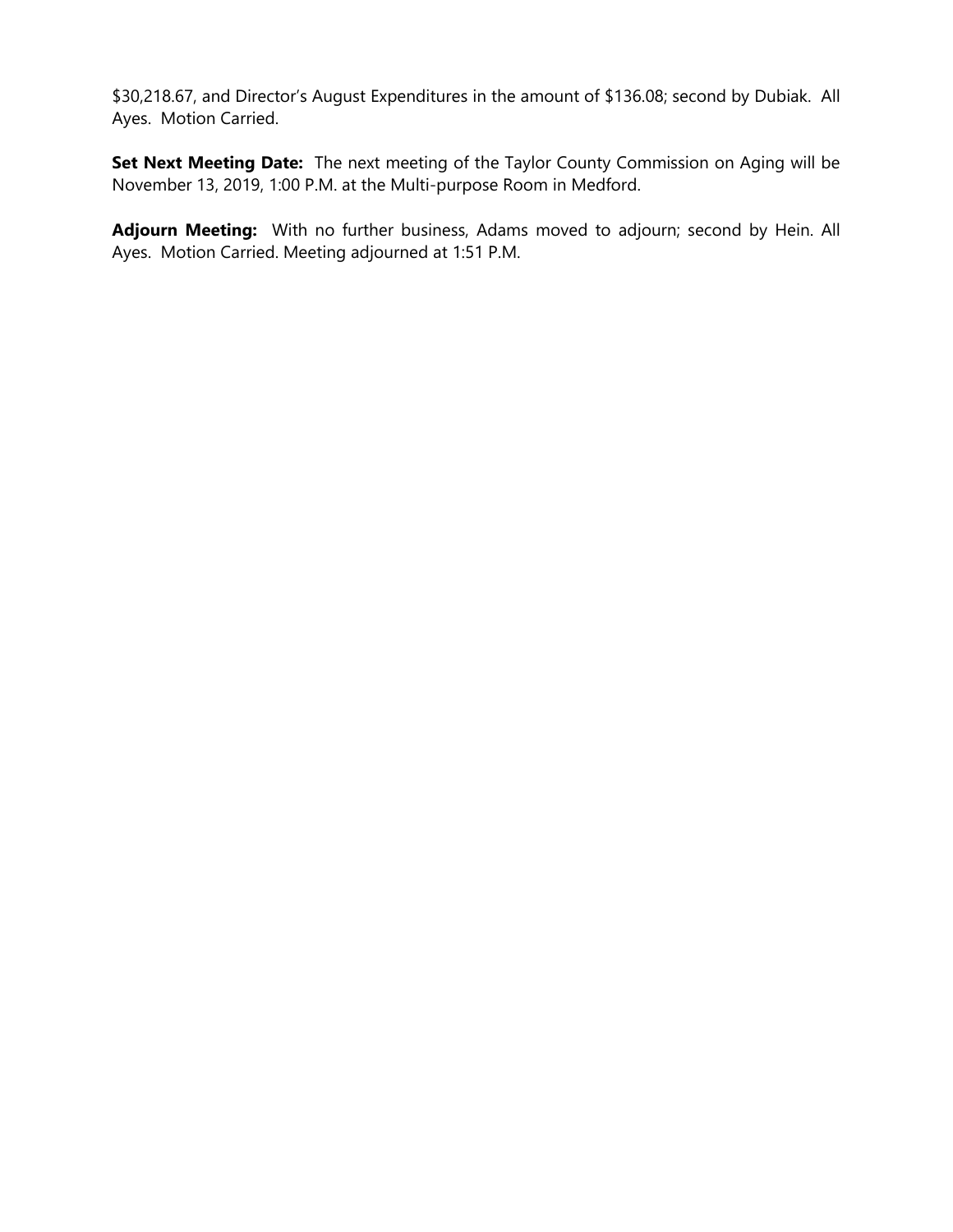# **TAYLOR COUNTY COMMISSION ON AGING Wednesday, September 4, 2019 – 1:00 P.M. Multi-Purpose Room, 845 E Broadway Ave, Medford, Wisconsin 54451**

**Members Present:** Albrecht, Adams, Campos, Hein, Helmert, Rizzi, Thomsen, Wojcik

**Members Absent:** Dubiak

**Also, present:** Nathanael Brown, Commission on Aging Director; Michelle Brehm, Commission on Aging Accounting Specialist; Amber Fallos, Black River Industries Director

**Call Meeting to Order:** Chairperson Albrecht called the meeting to order at 1:00 P.M.

**Approve the Minutes of the July 10, 2019 Meeting:** Hein moved to approve the minutes of the Taylor County Commission on Aging meeting of July 10, 2019; second by Adams. All Ayes. Motion Carried.

**Approve the Agenda:** Thomsen moved to approve the agenda with nine items; second by Wojcik. All Ayes. Motion Carried.

**Public Input:** Amber Fallos reported Black River Industries has received a new bus through the 5310 grant program and an application for 2 additional buses has been submitted through the new 5310 grant cycle. Fallos stated she is pleased bus ridership has increased and hopes to engage more seniors in the future.

BRI currently has 30 staff members providing in-home services. There has been an increased demand for services such as cooking and cleaning due to some home care agencies reducing these services. BRI also employs 5 staff though the Senior Community Service Employment Program. The kitchen currently has 4 employees helping with the bakery and catering.

Campos asked about the transportation conference Director Brown will be attending in Milwaukee during September.

### **Review / Approve 2020 Commission on Aging Budget:**

The committee reviewed and discussed the proposed 2020 budget.

Campos moved to approve the 202 Nutrition portion of the budget and increase the home delivered meal program budget by \$634; second by Helmert. All Ayes. Motion Carried. The 202 Nutrition Budget for 2020 total is \$528,741. The county levy portion is \$48,887, the same as 2019.

Campos moved to approve the proposed 203 Commission on Aging portion of the budget and increase the volunteer driver program by \$970; second by Rizzi. All Ayes. Motion Carried. The total 203 Commission on Aging portion of the 2020 Budget will be \$226,612. The county levy total will be \$189,067, the same as 2019.

Director Brown plans to present the 2020 budget to the finance committee on September  $16<sup>th</sup>$ .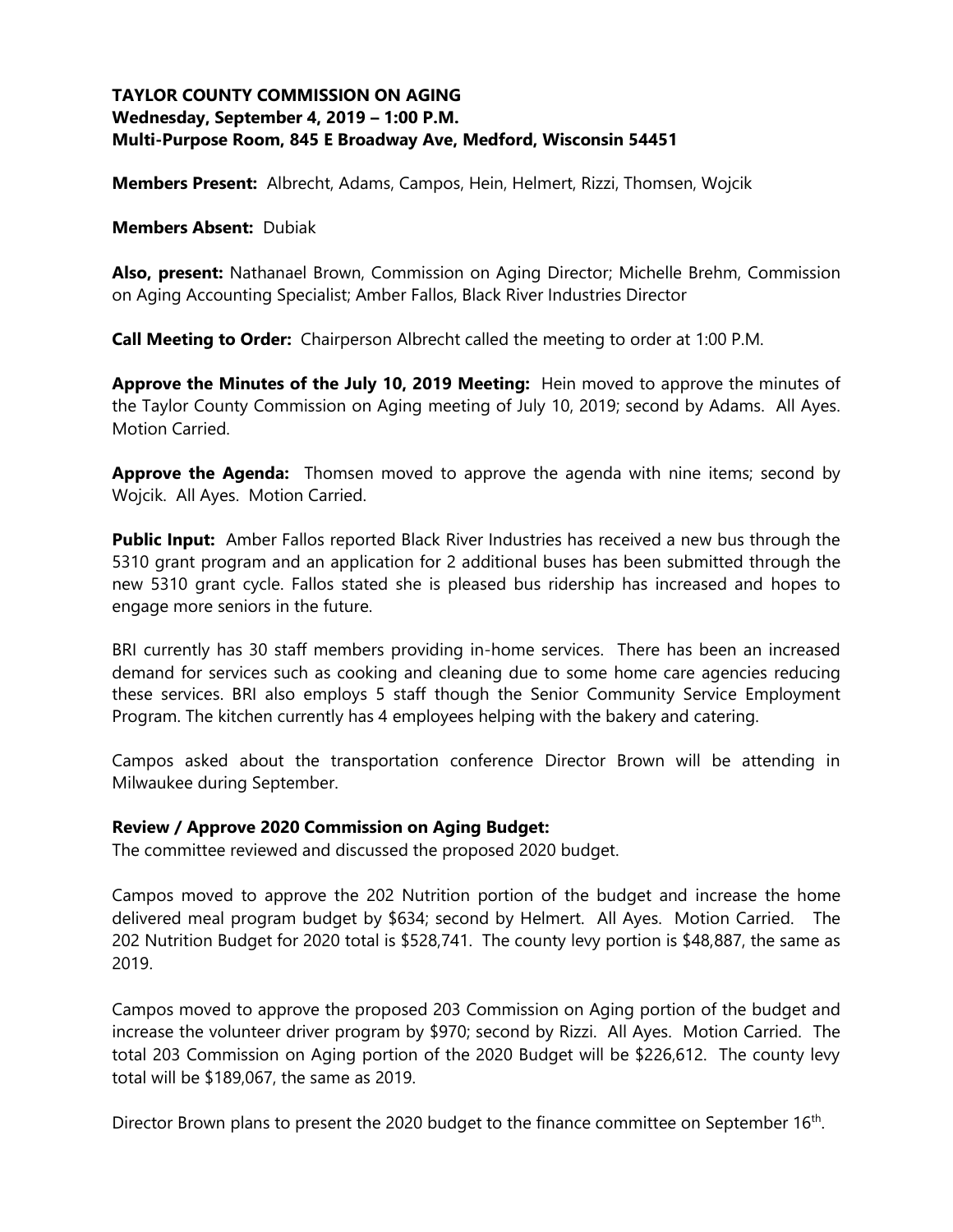### **Director's Report:**

- A Stepping On Workshop will begin September  $4<sup>th</sup>$ . The class is full.
- Registrations for a Powerful Tools for Caregivers workshop are being accepted. The classes are scheduled to begin September 24<sup>th</sup>. Ericka Berstinger and Peggy Nordgren will be the instructors.
- Nail care has resumed at the senior dining sites. The Taylor County Health Department recently hired two nurses who will provide this service. They will be visiting 4 dining sites during the month of September to catch up.
- The Fall Color Tour bus trip to Jump River is scheduled for October 3<sup>rd</sup>.
- Director Brown reported he recently had a phone meeting with Carrie Diamond from GWAAR to review the Aging Unit Plan goals and progress for 2020. Diamond is pleased with the progress made.
- CNA Training Hours Bill AB76/SB103 has been passed by the Assembly but hasn't come up for a vote in the Senate therefore, it is still open for debate. Those interested can contact State Senator Petrowski. Helmert added Representative Edming will be at Dura-Weld in Medford on October  $7<sup>th</sup>$  at 6pm if anyone wishes to attend.
- The Older American Act authorization expires 9/30/2019 and will need to be reauthorized. There is an article in the September COA newsletter about reaching out to legislators to encourage them to work on reauthorization.
- The Senior Health, Wellness & Safety Fair is planned for October 18<sup>th</sup>. Volunteers are needed.

**Review / Approve COA and Director's Monthly Expenditures:** After discussion and review, Adams moved to approve July 2019 COA Monthly Expenditures in the amount of \$26,646.85, August COA Monthly Expenditures in the amount of \$27,498.94 and Director's June Expenditures in the amount of \$24.24 and July Expenditures of \$32.09; second by Thomsen. All Ayes. Motion Carried.

**Set Next Meeting Date:** The next meeting of the Taylor County Commission on Aging will be October 9, 2019, 1:00 P.M. at the Community Center in Medford.

**Adjourn Meeting:** With no further business, Adams moved to adjourn; second by Rizzi. All Ayes. Motion Carried. Meeting adjourned at 2:35 pm.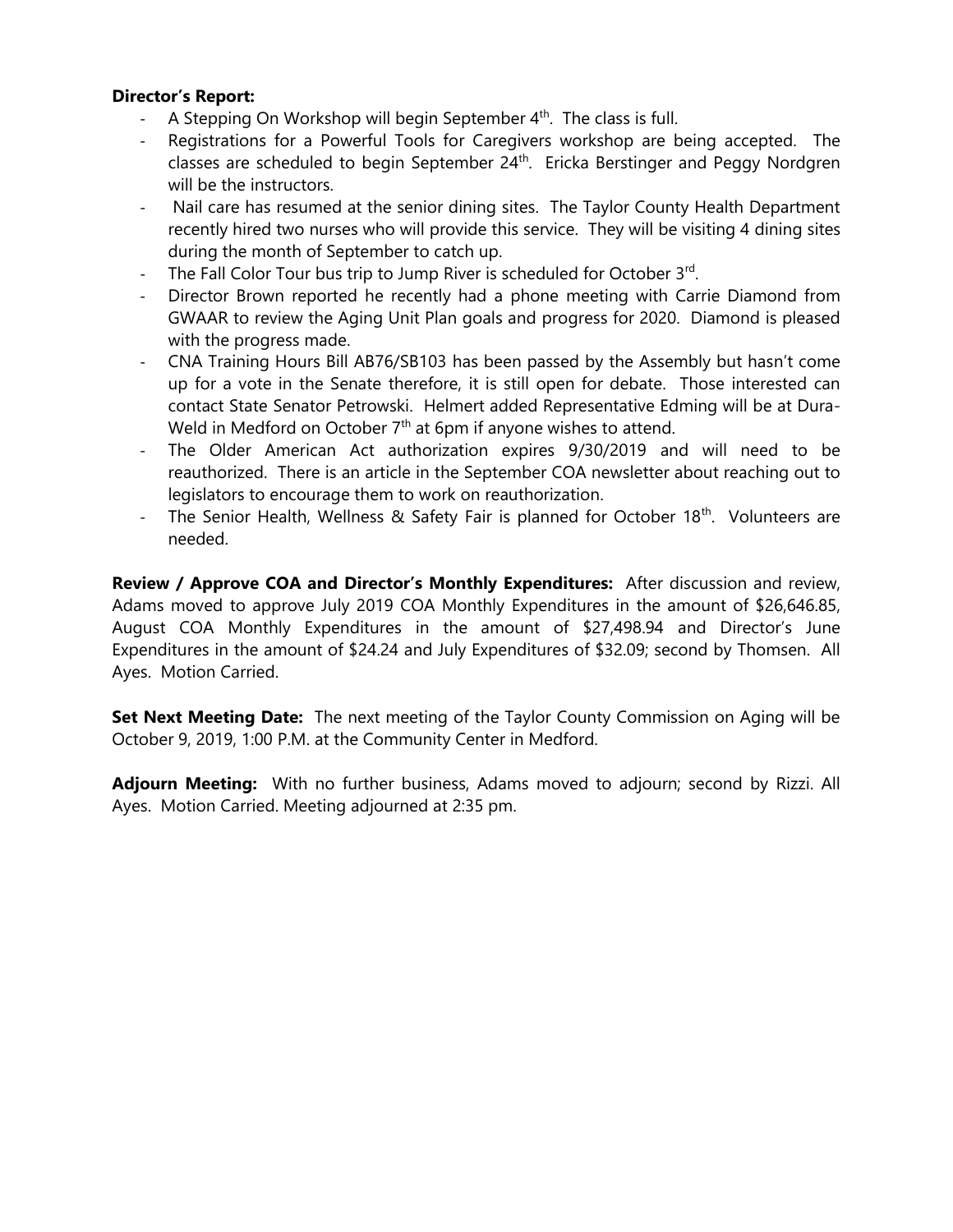# **TAYLOR COUNTY COMMISSION ON AGING Wednesday, July 10, 2019 – 1:00 P.M. Multi-Purpose Room, 845 E Broadway Ave, Medford, Wisconsin 54451**

**Members Present:** Albrecht, Adams, Campos, Dubiak, Hein, Helmert, Rizzi, Thomsen, Wojcik

#### **Members Absent:** None

**Also present:** Nathanael Brown, Commission on Aging Director; Michelle Brehm, Commission on Aging Accounting Specialist; Amber Fallos, Black River Industries Director, Reggie Kelnhoffer, The Star News

**Call Meeting to Order:** Chairperson Albrecht called the meeting to order at 1:00 P.M.

**Approve the Minutes of the June 12, 2019 Meeting:** Helmert moved to approve the minutes of the Taylor County Commission on Aging meeting of June 12, 2019 with proposed change; second by Hein. All Ayes. Motion Carried.

**Approve the Agenda:** Dubiak moved to approve the agenda with ten items; second by Thomsen. All Ayes. Motion Carried.

**Public Input:** Amber Fallos, Black River Industries reported on that The Bakery at BRI is open and going well. Hours are Monday through Thursday 6 am to 5 pm and Fridays 6 am to 1 pm. Bus ridership has been increasing, Fallos is glad to see this service being utilized. Feedback has been received on the Medford Dining Center meals and BRI has been working with Commission on Aging to make improvements.

Hein spoke on a letter he had written to Representative James Edming's office opposing the reduced number of training hours for CNA's and correspondence received back. Thomsen added she feels raising pay for CNA's would increase the number and quality of CNA's entering the field.

### **Aging & Disability Resource Center Update:**

Dubiak reported the ADRC and Aging Ad Hoc Committee will continue to move forward with the integration of Commission on Aging and the Aging & Disability Resource Center (ADRC). The target date for the integration is January 2021. Director Brown added the state has a checklist of five different areas that need to be met before the integration is completed. Funding is still in question.

### **2020-2022 Meal Procurement Process:**

Director Brown explained the bidding process for meals provided by Commission on Aging. Although federal standards require the procurement process to take place every five years, in the past the Commission on Aging has received bids every three years. Brown is hoping to have RFP's available by the end of August. Director Brown stated he would like to see one menu used for the entire county. Options to do this include requiring caterers to provide meals for the entire county or allowing caterers to choose the sites they wish to serve from a menu provided by Commission on Aging. The current menu used for Westboro, Goodrich and Rib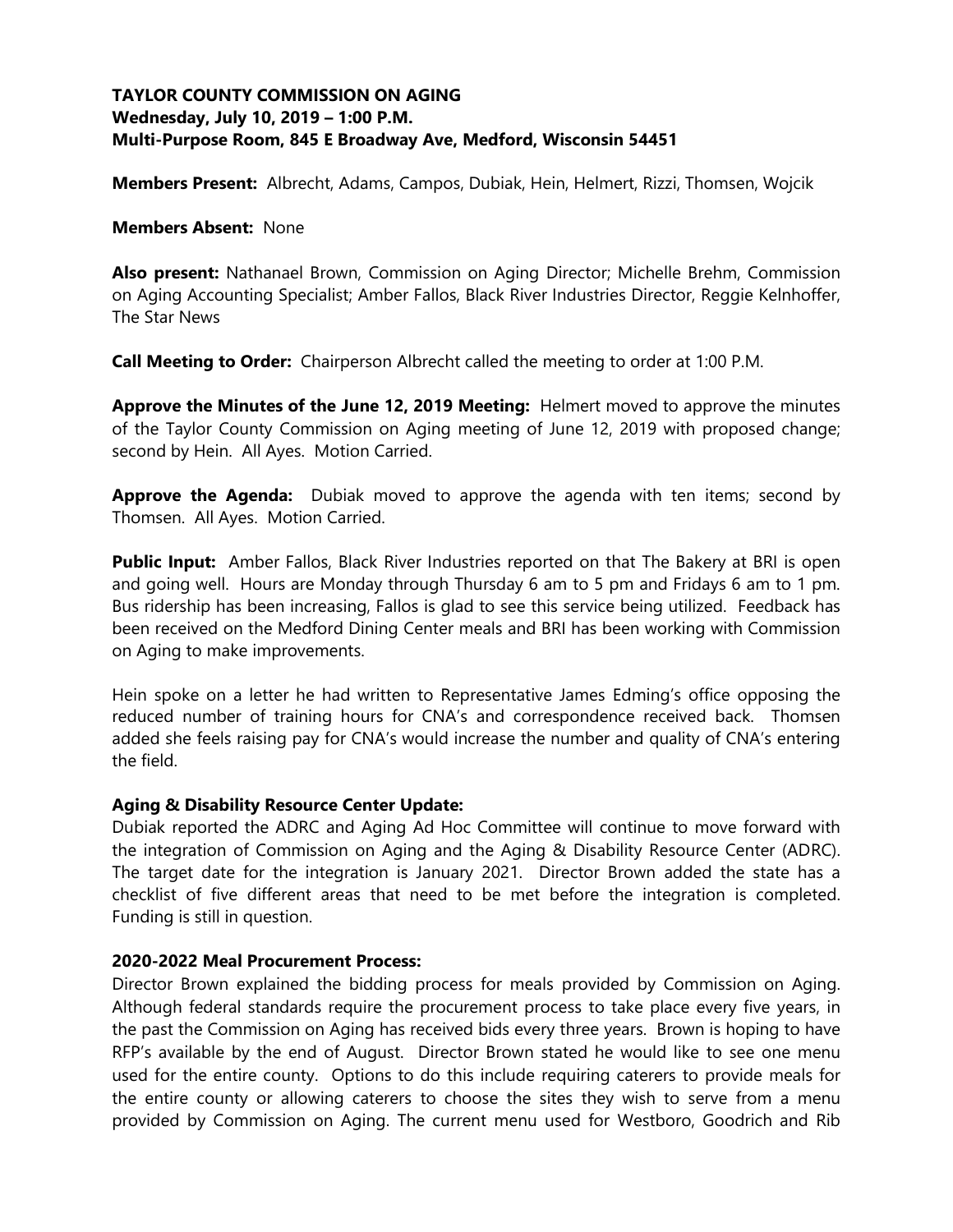Lake sites is created by a dietician from the ACRC of Central WI and could be used by all sites in the county. This will help to ensure increased federal nutrition requirements are being met. Additional benefits of one menu include increased office efficiency and room for the complete daily menu to be printed in the newsletter. Brown asked the committee for input regarding using one menu. Following discussion, it was decided to use one menu prepared by the ADRC of Central WI dietician for all sites and reassess after one year.

# **Director's Report:**

- The COA office was closed  $7/9/19$  from  $8 9:30$  am for active shooter training. Sherriff Larry Woebbeking did an overall training as well as one on one office evaluations on ways to stay safe. Ideas to balance safety while still providing a warm and welcoming office were discussed.
- A new refrigerator has been purchased for the Medford Dining Center. The freezer unit on the refrigerator had stopped working properly and was unable to be repaired. Also, repairs were made to the dishwasher at the Medford Center.
- The Caregiver Yoga class has been growing. The next class is scheduled for Monday, July  $15^{th}$  at 5:30 pm.
- Farmer's Market coupons are still available. Fifteen additional booklets were received this year. As of today, there are 3 booklets left.
- The Nutrition Advisory Council met in Jump River on June 20, 2019. Nutrition survey results and site meal comments were reviewed.
- The State Budget has passed. There were few changes to aging issues within the budget.

**Review / Approve COA and Director's Monthly Expenditures:** After discussion and review, Campos moved to approve June 2019 COA Monthly Expenditures in the amount of \$28,457.10 and Director's May Expenditures in the amount of \$119.56; second by Wojcik. All Ayes. Motion Carried.

**Set Next Meeting Date:** The next meeting of the Taylor County Commission on Aging will be August 14, 2019, 10:00 A.M. at the Community Center in Medford.

**Adjourn Meeting:** With no further business, Dubiak moved to adjourn; second by Adams. All Ayes. Motion Carried. Meeting adjourned at 1:59 pm.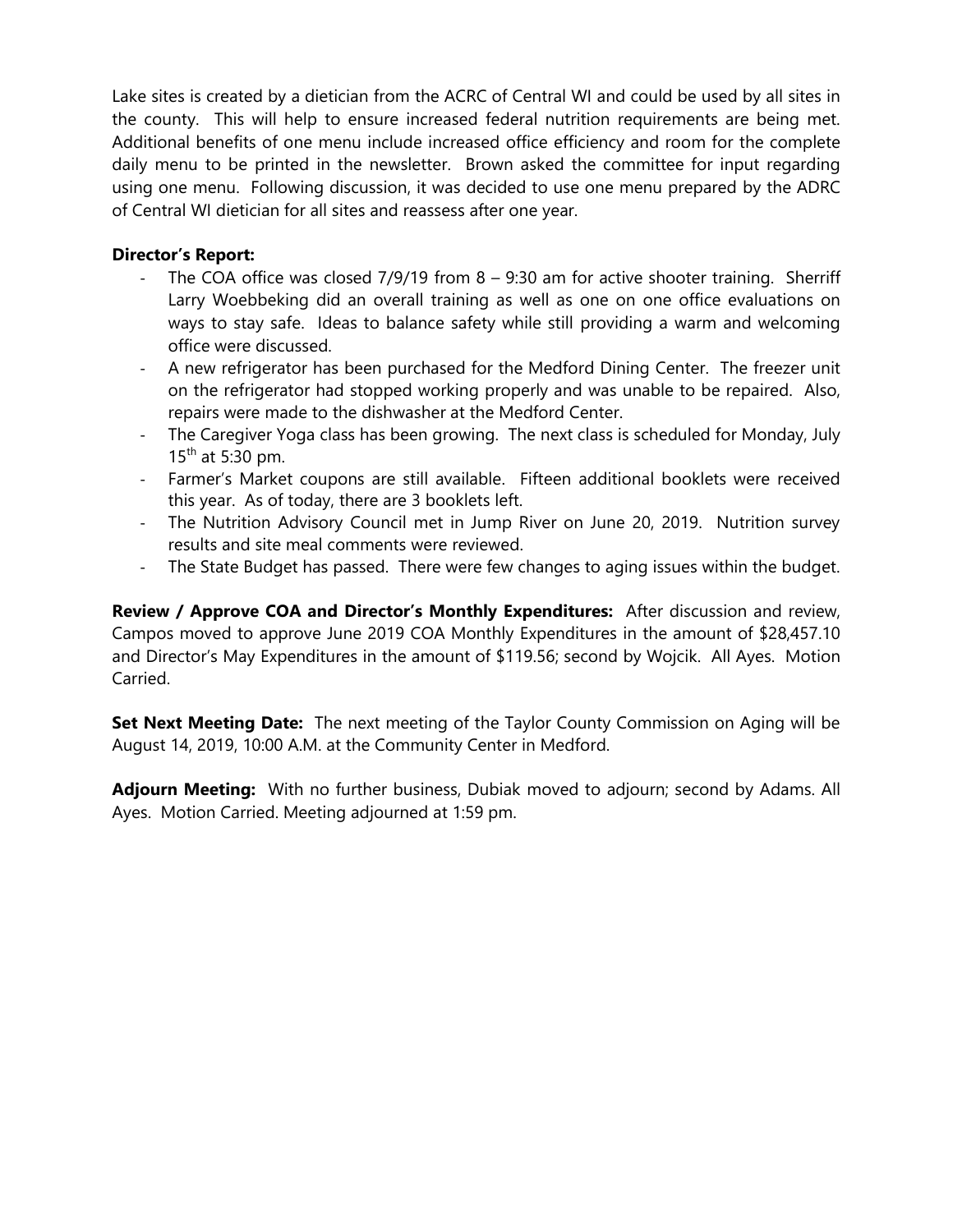# **TAYLOR COUNTY COMMISSION ON AGING Wednesday, June 12, 2019 – 1:00 P.M. Multi-Purpose Room, 845 E Broadway Ave, Medford, Wisconsin 54451**

**Members Present:** Albrecht, Adams, Dubiak, Hein, Helmert, Rizzi, Thomsen, Wojcik **Members Absent:** Campos

**Also present:** Nathanael Brown, Commission on Aging Director; Michelle Brehm, Commission on Aging Accounting Specialist; Evelyn Heser, Medford Dining Site Manager and Florina Jochimsen, member of the public

**Call Meeting to Order:** Chairperson Albrecht called the meeting to order at 1:00 P.M.

**Approve the Minutes of the May 8, 2019 Meeting:** Hein moved to approve the minutes of the Taylor County Commission on Aging meeting of May 8, 2019 with proposed change; second by Rizzi. All Ayes. Motion Carried.

**Approve the Agenda:** Thomsen moved to approve the agenda with eleven items; second by Rizzi. All Ayes. Motion Carried.

**Public Input:** Jochimsen and Heser voiced concerns to the committee regarding meal quality at the Medford Senior Dining Site. Director Brown stated he has contacted the caterer and steps are being taken to improve the meals. Jochimsen also questioned why nail care is no longer offered at the dining sites. Chairperson Albrecht explained the Health Department who provides nail care is currently short staffed but hope to hire a nurse to continue nail care in the future. Lastly, Jochimsen and Heser inquired if there would be Senior Community Service Employment Program workers who could assist at the Medford site. Director Brown said that depends on whether Citizens Employment & Training has a worker that they want to place at the dining center. The board thanked Heser and Jochimsen for their input.

Gail Helmert spoke on the need for services available to seniors to provide help with practical day to day tasks. She questioned what assistance is available and ways resources can be organized to access these services. Helmert suggested creating a list to compile available resources. Brown commented that printed lists require upkeep but suggested that people call the ADRC and/or Commission on Aging for information.

### **Aging & Disability Resource Center Update:**

Dubiak reported it has been decided to move forward toward the integration of Commission on Aging and the Aging & Disability Resource Center (ADRC). An ad hoc committee has been created. It is likely the ADRC will be a standalone agency in Taylor County. Funding is still in question.

### **2018 Commission on Aging Program & Financial Summary:**

Larry Brandl, Taylor County Finance Manager distributed 2018 financial reports and reviewed Nutrition and Commission on Aging accounts, which together make up the total Commission on Aging department budget. Both accounts ended 2018 with operational surpluses which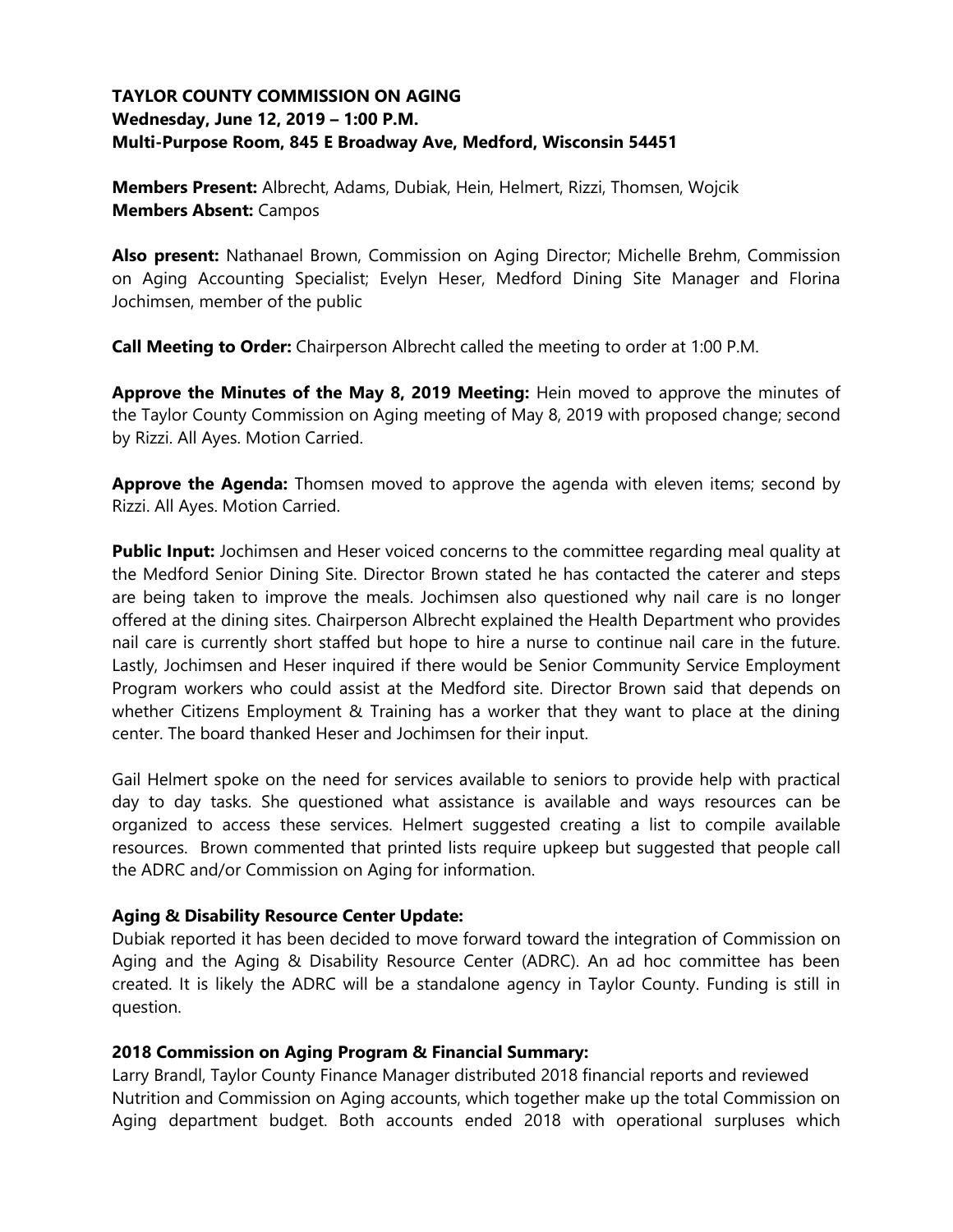increased the fund balances. Brandl stated both fund balances are strong and the COA appears to be in good financial position.

Director Brown reviewed Commission on Aging programs and the number of 2018 unduplicated individuals served and units for each service.

# **State / Federal Funding Allocation and Policy Changes:**

Director Brown explained that in the past, aging units were allowed to carry nutrition program donations forward to the next year. This allowed a buffer for nutrition programs. The state has received clarification from the federal government that this practice should not be allowed. Effective 2019, program income carryover will be discontinued. Any program income funds from 2018 or prior must be spent by September 30, 2019 and all current year program income must be spent as it is received prior to drawing down contract dollars. All 2019 program income must be spent by December 31, 2019. Director Brown is creating a plan to spend prior year carryover, program income and contract allocations by year end.

Brown also reported that the state has been working the past few years on how Older American Act (OAA) funds are distributed to counties. Taylor County can anticipate an overall 2% decrease to the OAA funding received if the current plan is approved.

## **Director's Report:**

- Farmers Market Vouchers will be distributed in Gilman on June 19th and will be given out in Medford on June 20th. The program offers eligible seniors \$25.00 per household that can be used to purchase produce from certified farmers. 117 booklets are available for distribution.
- Brown, Hein, Helmert and Rizzi attended Aging Advocacy Day in Madison on May 14th. They had the opportunity to speak with staff from Representative Edming and Senator Petrowski's offices.

**Review / Approve COA and Director's Monthly Expenditures:** After discussion and review, Dubiak moved to approve May 2019 COA Monthly Expenditures in the amount of \$28,586.66 and Director's April Expenditures in the amount of \$351.00; second by Adams. All Ayes. Motion Carried.

**Set Next Meeting Date:** The next meeting of the Taylor County Commission on Aging will be July 10, 2019, 1:00 P.M. at the Multi-Purpose Room in Medford.

**Adjourn Meeting:** With no further business, Helmert moved to adjourn; second by Rizzi. All Ayes. Motion Carried. Meeting adjourned at 2:33 pm.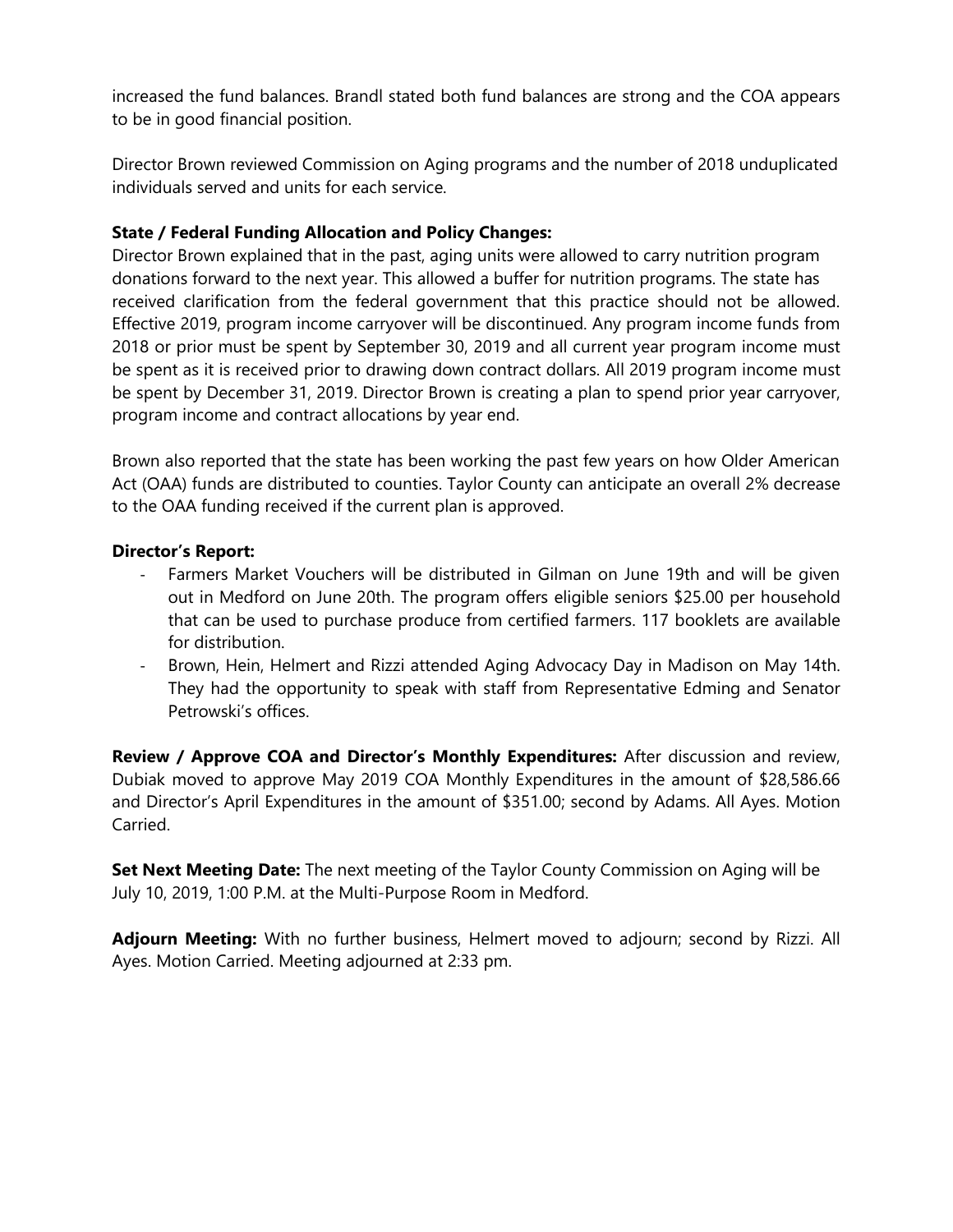# **TAYLOR COUNTY COMMISSION ON AGING Wednesday, May 8, 2019 – 1:00 P.M. Multi-Purpose Room, 845 E Broadway Ave, Medford, Wisconsin 54451**

**Members Present:** Albrecht, Adams, Dubiak, Hein, Helmert, Rizzi, Thomsen, Wojcik

#### **Members Absent:** Campos

**Also present:** Nathanael Brown, Commission on Aging Director; Michelle Brehm, Commission on Aging Accounting Specialist

**Call Meeting to Order:** Chairperson Albrecht called the meeting to order at 1:02 P.M.

Introductions were made and new committee member Cindy Wojcik was welcomed.

**Approve the Minutes of the April 15, 2019 Meeting:** Dubiak moved to approve the minutes of the Taylor County Commission on Aging meeting of April 15, 2019; second by Rizzi. All Ayes. Motion Carried.

**Approve the Agenda:** Thomsen moved to approve the agenda with thirteen items; second by Helmert. All Ayes. Motion Carried.

#### **Public Input:** None

#### **Learning in Retirement:**

Helmert reported the card making class held in Gilman on May  $1<sup>st</sup>$  was a success. Six people attended and each participant made two cards. Learning in Retirement activities will break for summer, and may not resume in the fall if more planners are not found.

### **Aging & Disability Resource Center Update:**

Dubiak reported the work group recently met again to discuss ideas regarding the integration of ADRC with Commission. Survey results from ADRC's and Aging Units in the northern and western part of the state have been received and are being compiled.

#### **Commission on Aging Committee Bylaws:**

Bylaws were reviewed and discussed. Changes and additions to provide language uniformity throughout the document were made. Hein moved to accept changes to bylaws; second by Wojcik. All Ayes. Motion Carried.

#### **Election of Officers:**

Hein nominated Campos as Vice Chairperson, second by Dubiak. Adams nominated Helmert as Vice Chairperson, second by Hein.

Adams moved to close nominations for Board Vice Chairperson, second by Dubiak. A paper ballot vote was taken: Campos - 5, Helmert - 3. Campos was declared Vice Chairperson.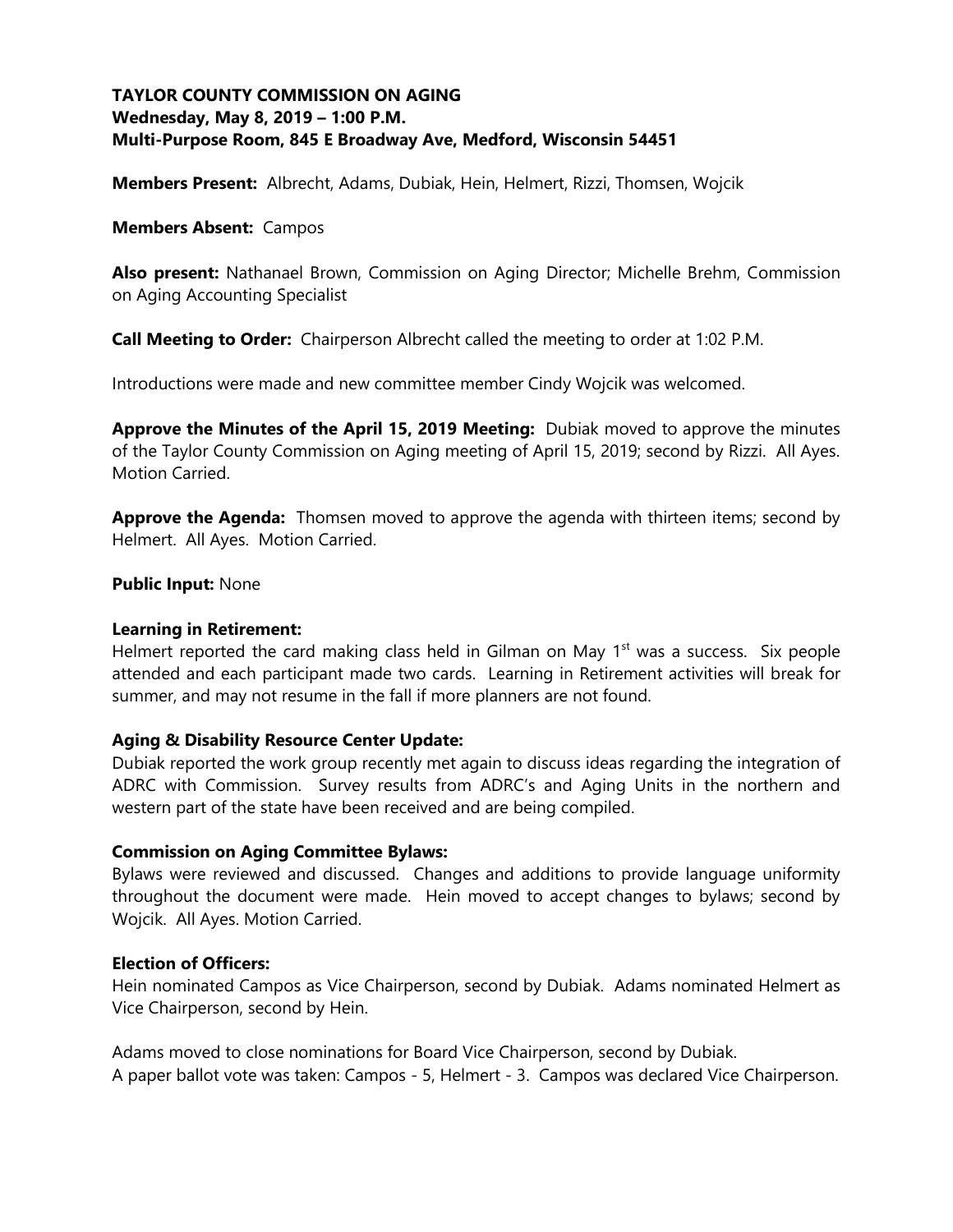Wojcik nominated Dubiak as Board Secretary, second by Hein. Adams moved to close nominations for Board Secretary and cast a unanimous ballot for Dubiak, second by Hein. All Ayes. Motion Carried.

## **Incentivizing Carpooling to Senior Dining Centers**

Director Brown read the Aging Plan Goal that states: *In order to help people with transportation issues attend the senior dining centers, the Commission on Aging will implement a program to incentivize carpooling with the goal to get 25 people who have not attended a dining center in the last year to have lunch at a dining center by December 31, 2019.*

The nutrition advisory council consensus was to provide a dining center gift certificate after 5 rides as an incentive to encourage people to drive someone to the dining center. Following discussion by the COA board, it was decided to add a limit of two gift certificates per household per month with no reward for driving spouses or other members of the same household. Multiple passengers will each count as a ride.

### **Director's Report:**

- Director Brown thanked the committee for attending the annual volunteer dinner. Many favorable comments were received.
- Larry Brandl, County Accountant will be at the next committee meeting to do a financial review of 2018.
- Responses were received from Senator Petrowski and Representative Edming regarding letters sent to them by the committee opposing CNA Training Hours Bill AB76/SB103. Both thanked the committee for stating concerns and potential outcomes of cutting training hours, but stated they see the bill as a way to help the state's long-term care worker shortage.
- Aging Advocacy Day in Madison is May  $14<sup>th</sup>$ . Three committee members and Director Brown plan to attend.
- Director Brown testified at the Legislature's Joint Finance Committee public hearing in Green Bay on April 24<sup>th</sup> regarding the Governor's proposed budget. He spoke about additional funding for the Elder Benefit Specialist program and transportation.
- Governor Evers's proposed budget includes Medicaid Expansion. Full Medicaid Expansion would increase eligibility to those who earn up to 138 percent of the federal poverty level. Director Brown spoke on the benefits expansion would bring to the state and Taylor County. He encouraged constituents to contact legislators on the issue.
- Chair yoga classes will remain on Wednesday mornings as scheduled, therefore Commission on Aging meetings will continue to be held in the Multi-purpose Building.

**Review / Approve COA and Director's Monthly Expenditures:** After discussion and review, Dubiak moved to approve April 2019 COA Monthly Expenditures in the amount of \$25,575.41 and Director's March Expenditures in the amount of \$20.56; second by Adams. All Ayes. Motion Carried.

**Set Next Meeting Date:** The next meeting of the Taylor County Commission on Aging will be June 12, 2019, 1:00 P.M. at the Community Center in Medford.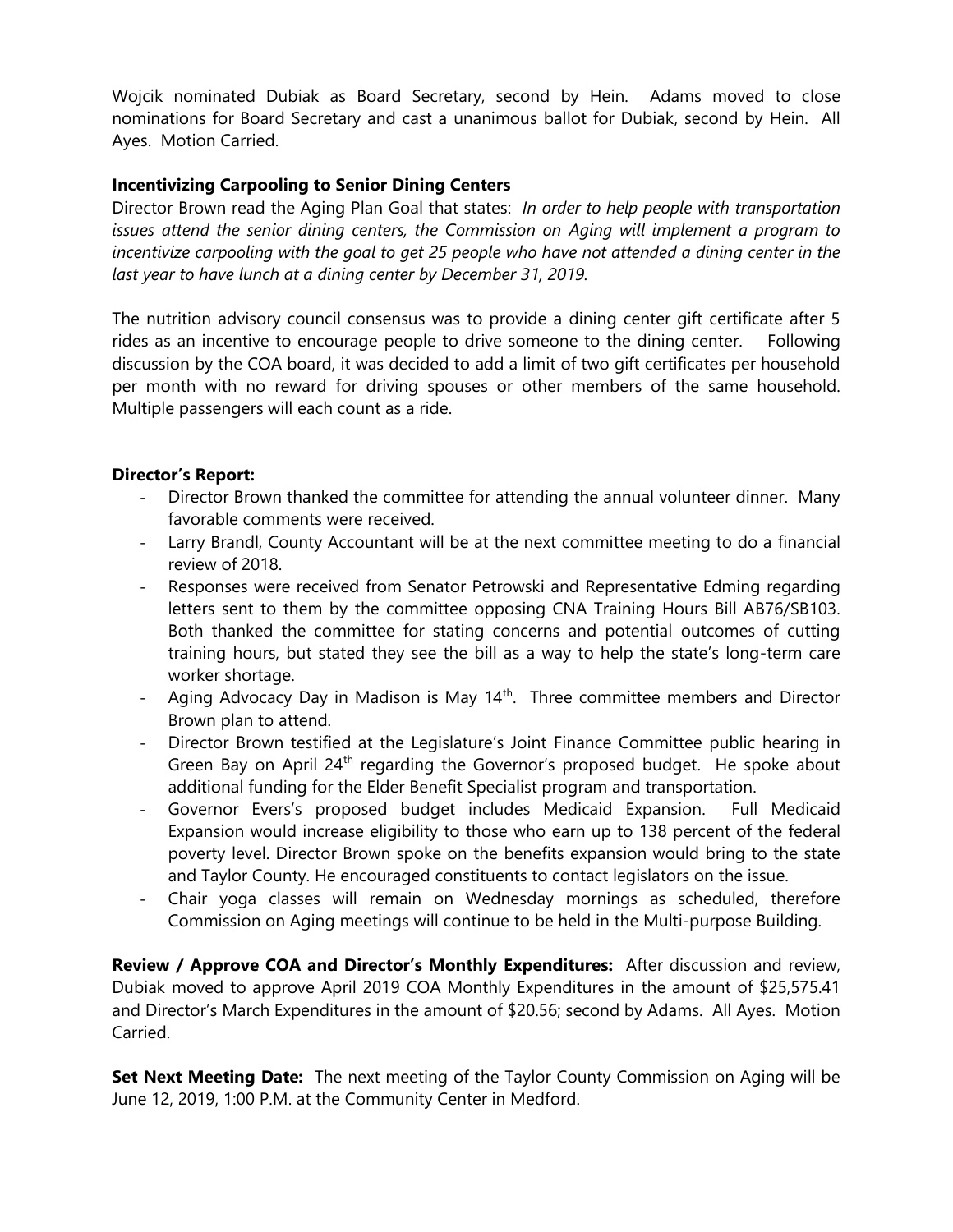**Adjourn Meeting:** With no further business, Adams moved to adjourn; second by Hein. All Ayes. Motion Carried. Meeting adjourned at 3:00 pm.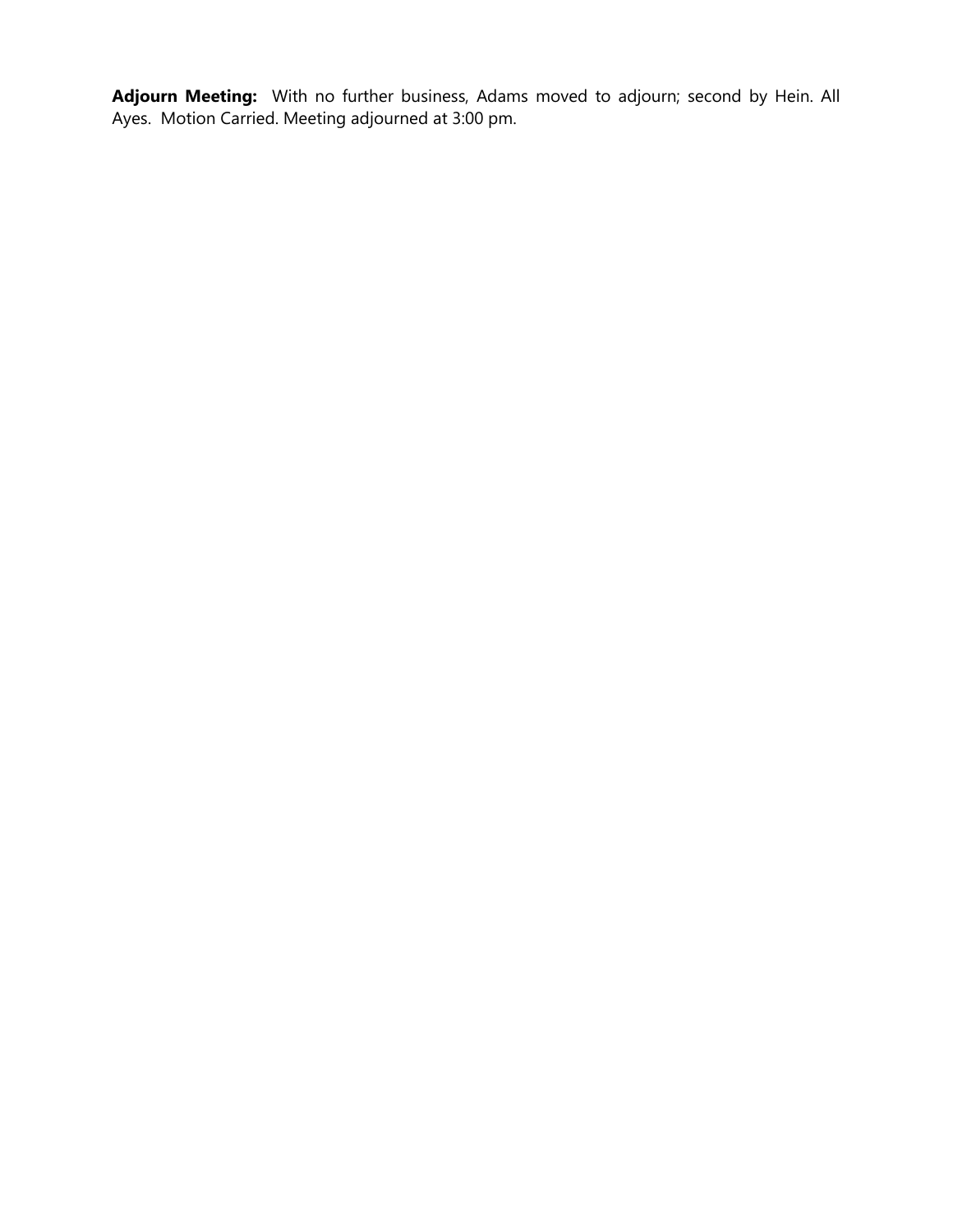# **TAYLOR COUNTY COMMISSION ON AGING Monday, April 15, 2019 – 1:00 P.M. Multi-Purpose Room, 845 E Broadway Ave, Medford, Wisconsin 54451**

**Members Present:** Albrecht, Adams, Campos, Davis, Dubiak, Hein, Helmert, Rizzi, Thomsen

### **Members Absent: None**

**Also present:** Nathanael Brown, Commission on Aging Director; Michelle Brehm, Commission on Aging Accounting Specialist; Evelyn Heser, Medford Dining Site Manager; Amber Fallos, Black River Industries (BRI); David King, The Star News

**Call Meeting to Order:** Chairperson Albrecht called the meeting to order at 1:00 P.M.

**Approve the Minutes of the March 13 & March 28, 2019 Meetings:** Helmert moved to approve the minutes of the Taylor County Commission on Aging meetings of March 13, 2019 and March 28, 2019; second by Hein. All Ayes. Motion Carried.

**Approve the Agenda:** Rizzi moved to approve the agenda with fifteen items; second by Dubiak. All Ayes. Motion Carried.

**Public Input:** Amber Fallos, Black River Industries extended her thanks to Director Brown and the Committee for their understanding when closing sites and canceling bus routes due to inclement weather during the winter months. There were 8 days sites were closed because of poor weather conditions. Fallos also reported that referrals are being accepted for respite care and home services provided by BRI.

### **Learning in Retirement:**

Helmert stated the card making class planned in Gilman was canceled due to weather and may be rescheduled at a later date. Helmert also stated she is seeking help with planning activities. Barb Davis, whose term will expire in April has been a big part of Learning in Retirement planning and will be missed.

### **ADRC Update:**

A meeting between the ADRC of the Northwoods and Taylor County to explore integrating the Commission on Aging and the ADRC took place the end of March. Preliminary ideas and options were discussed. Another meeting is scheduled for next week. A survey has been sent to ADRC's and Human Services Departments in the northern and western part of the state. The group is awaiting information from the state that will assist with moving forward.

### **Review / Approve United Way Grant Application:**

Director Brown stated the Commission on Aging recently received a check from the United Way of Taylor County in the amount of \$8,600 to help with the cost of delivering meals for Meals-on-Wheels, and that the application to receive funding for next year needs to be submitted. Director Brown passed out and reviewed the United Way grant application for \$7,000 of funding for next year. Thomsen moved to approve submitting the United Way Grant Application; second by Adams. All Ayes. Motion Carried.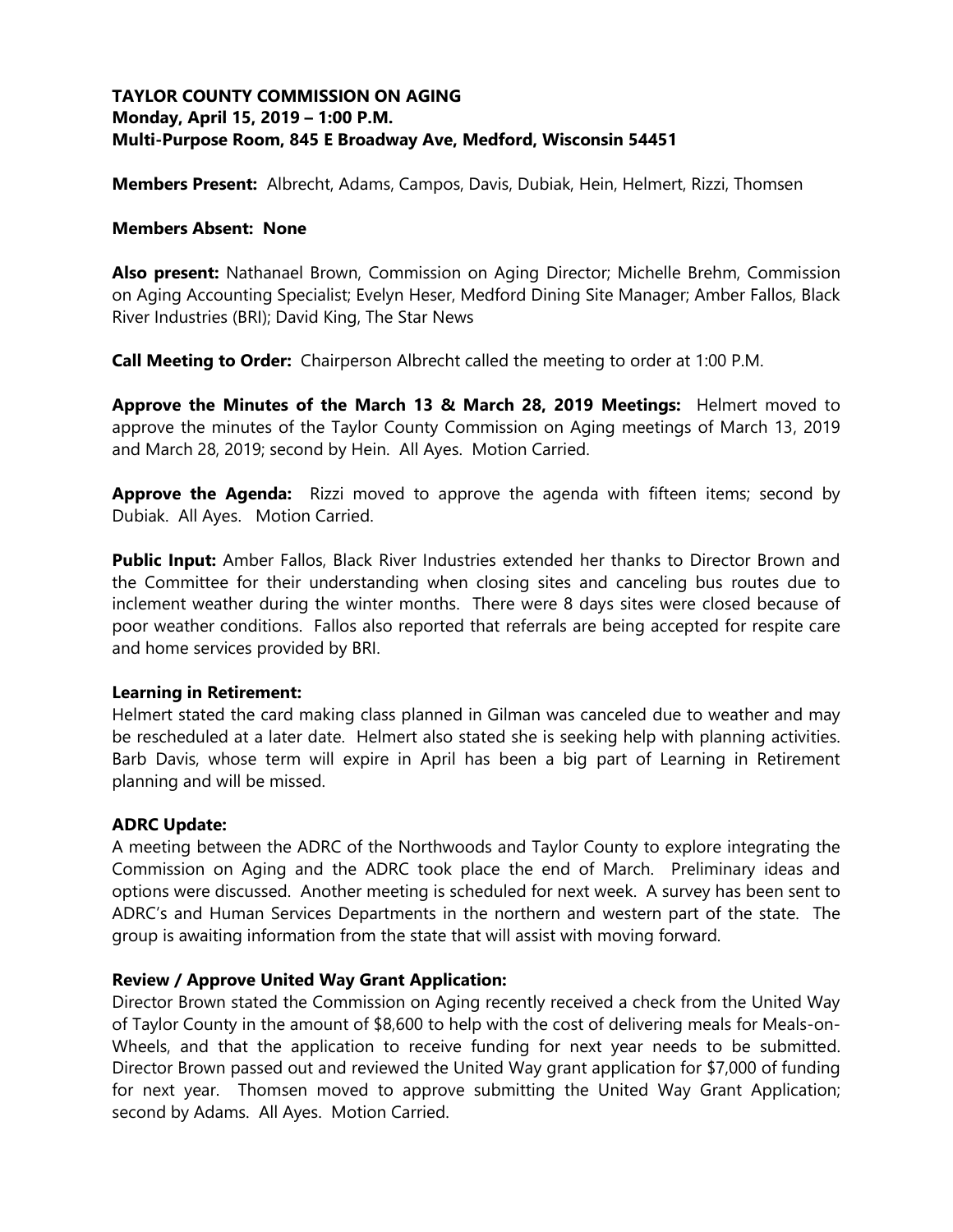## **Review / Approve New Committee Member Recommendation:**

Interviews for a new committee member were conducted on March 28, 2019. Five people had submitted applications. Following interviews, the committee recommended Cindy Wojcik for Commission on Aging Committee member to replace Barb Davis whose term is expiring.

Campos moved to recommend Cindy Wojcik to the County Board for appointment to the committee; second by Hein. All Ayes. Motion Carried.

## **CNA Training Hours Bill AB76/SB103**

The bill first brought forth in 2017 to reduce the number of hours of training required to become a nursing assistant is recirculating. The bill would reduce the number of hours from 120 to the federal requirement of 75 hours. Aging advocates are very concerned about the consequences for the care of older adults if the bill is passed. Over half of the states have chosen to require more than 75 hours of training. Director Brown passed out a letter voicing the committee's disapproval of the bill. The letter stated concerns and potential outcomes of cutting training hours. After discussion, Campos moved to send the letter opposing CNA Training Hours Bill AB76/SB103 to Senator Petrowski and Representative Edming; second by Helmert. All Ayes. Motion Carried.

### **Friendly Phone Call Program**

One of the goals from the Commission on Aging 2019-2021 Aging Unit Plan is to organize a friendly phone call program, with 20 people participating by December 31, 2020. This idea was suggested at the Aging Unit Plan listening sessions. The program is in the planning stage.

### **Commission on Aging Committee Bylaws**

Director Brown distributed a current copy of COA bylaws for review. Helmert suggested Article VI, Section 3, Duties of Officers, Chairperson, item number 5 be changed to read: "To carry out responsibilities as assigned to him or her as outlined here or appointed by the Commission on Aging **committee**." Davis moved to have the committee review the bylaws and suggest further changes at the next meeting; second by Dubiak. All Ayes. Motion Carried.

### **Director's Report:**

- Director Brown showed the committee a picture of the sign that will be placed at each Senior Dining site. The 2'  $\times$  4' signs will display site information and be placed on buildings or in front of all seven Senior Dining sites.
- The Legislature's Joint Finance Committee is conducting listening sessions throughout the state on the Governor's proposed budget. Director Brown plans to attend and testify at the public hearing in Green Bay on April  $24^{th}$ .
- The **Centers** for Medicare & **Medicaid** Services (CMS) has approved a waiver extension that will continue the Senior Care Program for the next 10 years.
- May  $14<sup>th</sup>$  is Aging Advocacy Day in Madison. So far, three committee members and Director Brown plan to attend. Anyone else interested in attending should contact Director Brown.
- The Annual Volunteer Recognition Dinner is scheduled for Friday, May 3<sup>rd</sup> in Stetsonville. Bus transportation will be provided as needed.
- Director Brown thanked Barb Davis for her service to the Commission on Aging Committee and her contribution to Learning in Retirement.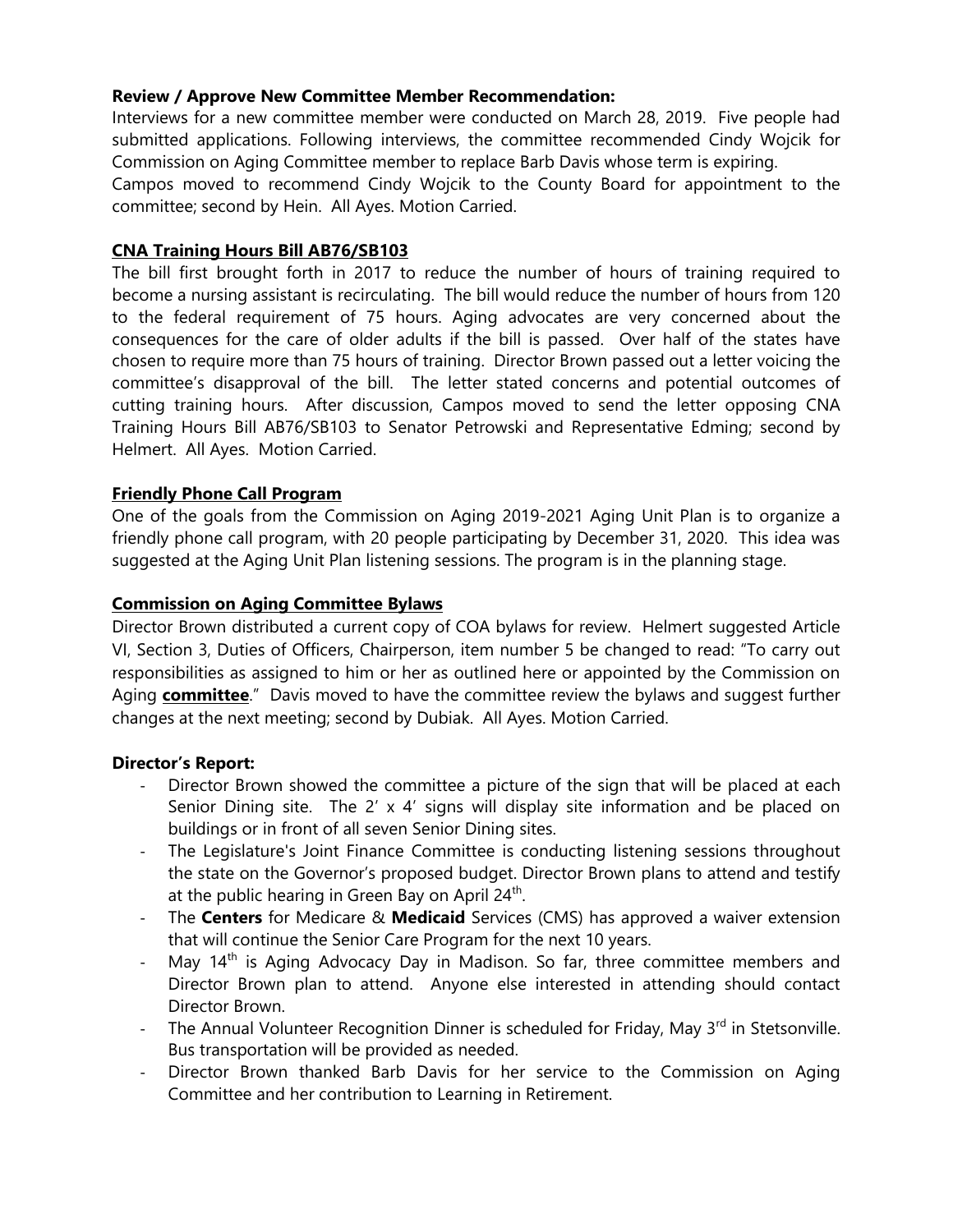**Review / Approve COA and Director's Monthly Expenditures:** After discussion and review, Campos moved to approve March 2019 COA Monthly Expenditures in the amount of \$23,676.75 and Director's February Expenditures in the amount of \$28.02; second by Rizzi. All Ayes. Motion Carried.

**Set Next Meeting Date:** The next meeting of the Taylor County Commission on Aging will be May 8, 2019, 1:00 P.M. at the Community Center in Medford.

**Adjourn Meeting:** With no further business, Adams moved to adjourn; second by Thomsen. All Ayes. Motion Carried. Meeting adjourned at 2:26 pm.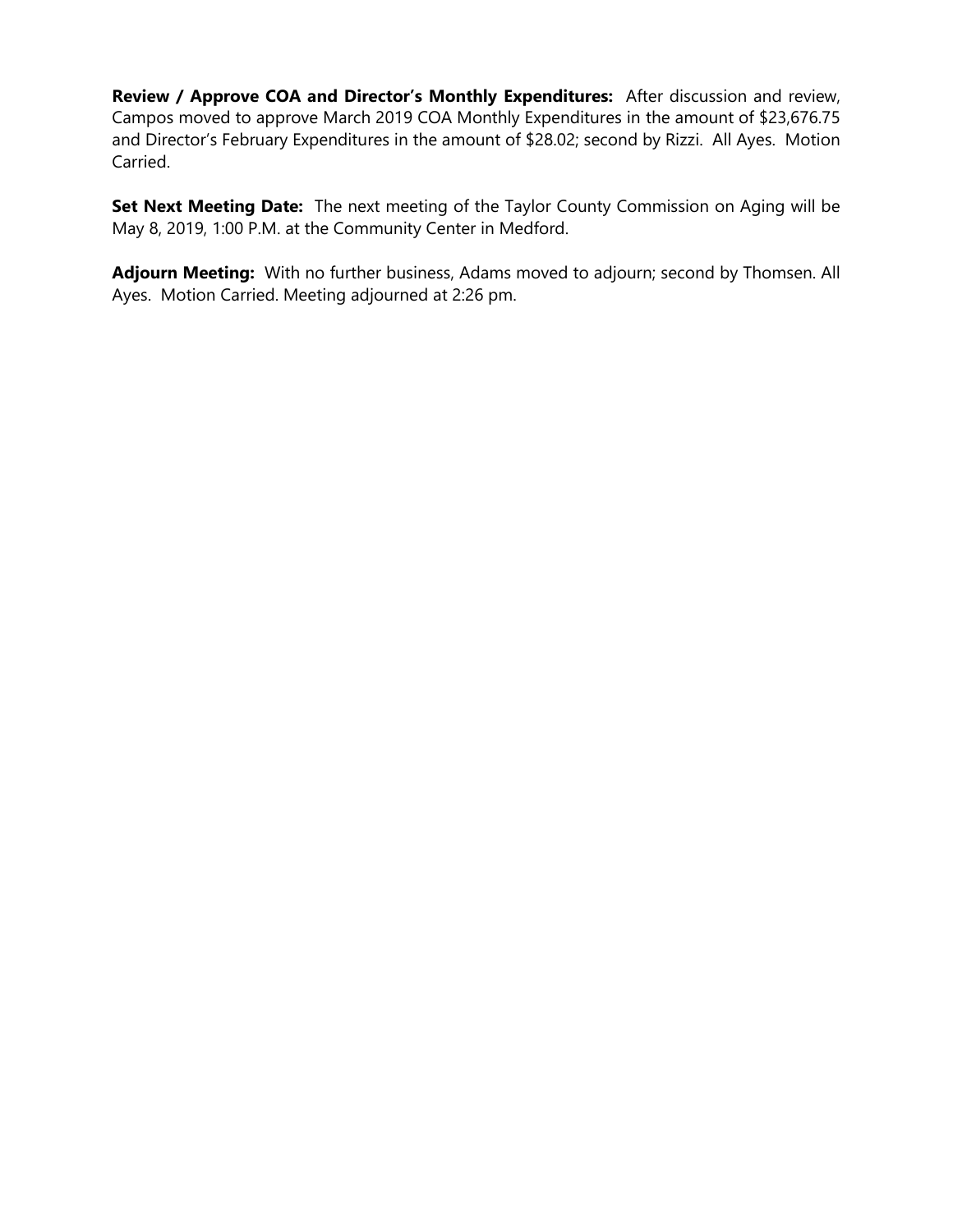# **TAYLOR COUNTY COMMISSION ON AGING Thursday, March 28, 2019 – 8:00 A.M. Taylor County Courthouse – Room 1307, 224 S 2nd St, Medford, Wisconsin 54451**

**Members Present:** Albrecht, Adams, Campos, Hein, Helmert

**Members Absent:** Davis, Dubiak, Rizzi, Thomsen (all excused)

**Also present:** Nathanael Brown, Commission on Aging Director

**Call Meeting to Order:** Chairperson Albrecht called the meeting to order at 8:00 A.M.

**Approve the Agenda:** Hein moved to approve the agenda with six items; second by Adams. All Ayes. Motion Carried.

#### **Committee Member Applicant Interviews:**

The committee decided to remain in open session. Interviews of five perspective committee members were conducted. The members present will recommend that the full Commission on Aging committee nominate Cindy Wojcik to serve on the committee.

**Adjourn Meeting:** With no further business, Hein moved to adjourn; second by Campos. All Ayes. Motion Carried. Meeting adjourned at 10:31 A.M.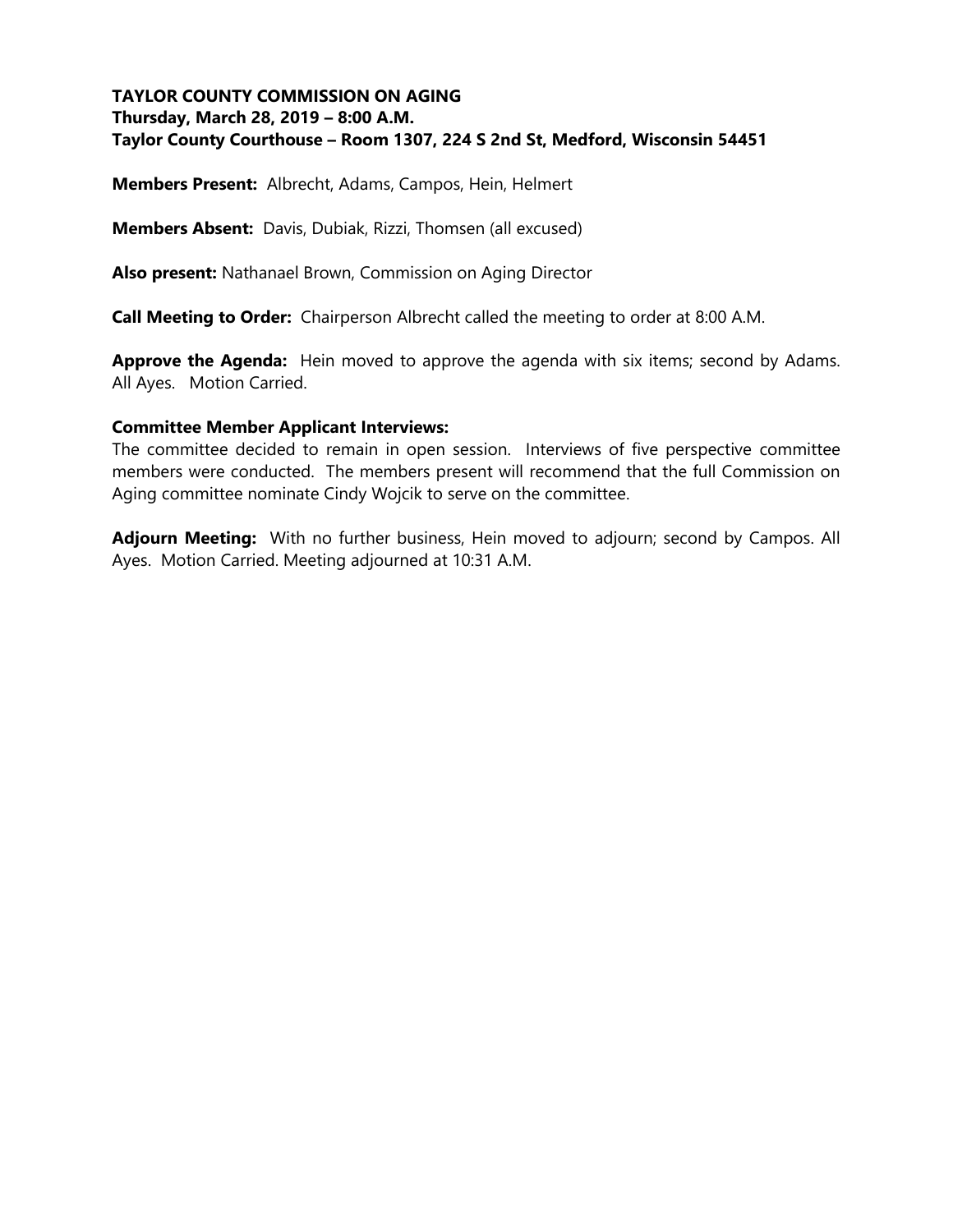# **TAYLOR COUNTY COMMISSION ON AGING Wednesday, March 13, 2019 – 1:00 P.M. Multi-Purpose Room, 845 E Broadway Ave, Medford, Wisconsin 54451**

**Members Present:** Albrecht, Adams, Campos, Davis, Hein, Helmert, Rizzi, Thomsen

#### **Members Absent:** Dubiak

**Also present:** Nathanael Brown, Commission on Aging Director; Michelle Brehm, Commission on Aging Accounting Specialist; Joan Campos, member of the public; The Star News

**Call Meeting to Order:** Chairperson Albrecht called the meeting to order at 1:00 P.M.

**Approve the Minutes of the February 13, 2019 Meeting:** Hein moved to approve the minutes of the Taylor County Commission on Aging meeting of February 13, 2019; second by Campos. All Ayes. Motion Carried.

**Approve the Agenda:** Thomsen moved to approve the agenda with fourteen items; second by Davis. All Ayes. Motion Carried.

#### **Public Input:** None

#### **Learning in Retirement:**

Helmert and Davis updated the committee regarding Learning in Retirement activities. The March presentations in Gilman and Westboro were well attended. Potential activities include a card making class in Gilman. Watch the newsletter for details and future events.

### **ADRC Update:**

Due to inclement weather, the February meeting between ADRC of the Northwoods and Taylor County to explore integrating the Commission on Aging and the ADRC was postponed to March 19<sup>th</sup>. Greater Wisconsin Agency on Aging Resources (GWAAR) and the Bureau of Aging and Disability Resources are providing feedback and advice.

## **Approve Submitting Resolution to County Board Proclaiming May 2019 to be Older Americans Month in Taylor County:**

Director Brown read the resolution to the committee. Campos moved to submit the resolution to the County Board to proclaim May 2019 as Older Americans Month in Taylor County; second by Hein. All Ayes. Motion Carried.

### **Review / Approve Aging Unit Self-Assessment for 2018:**

Director Brown passed out the assessment to members. Brown reviewed the current 2016-2018 Aging Unit Plan and did an assessment of the goals and accomplishments for 2018. Following discussion, Adams moved to approve the Aging Unit Self-Assessment for 2018; second by Campos. All Ayes. Motion Carried.

#### **Committee Member Recruitment:**

To date, four applications have been received for the open COA committee member position. Applications will be received through Friday, March 15th. Albrecht, Adams, Helmert, Hein and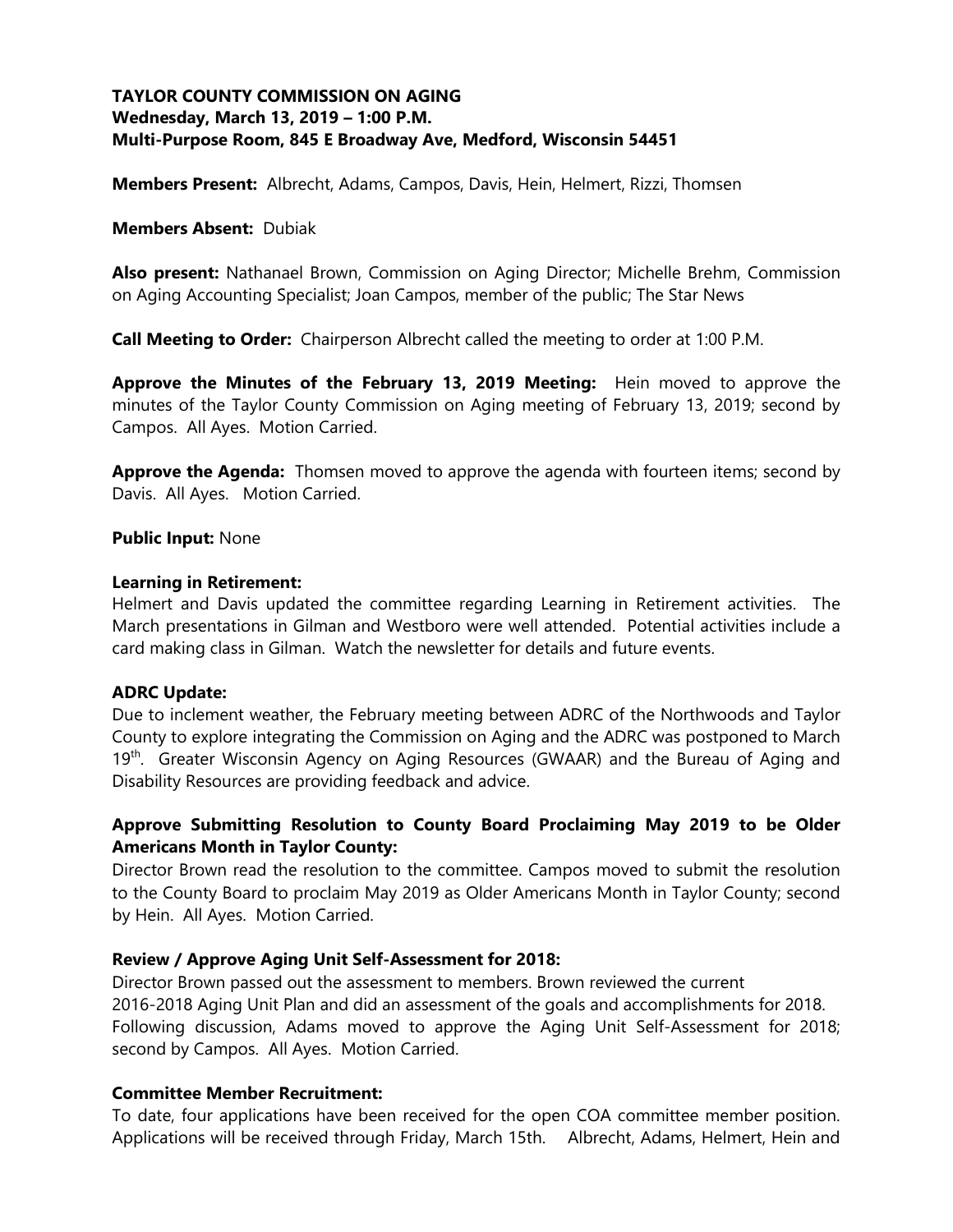Campos as well as Director Brown will interview potential members. A recommendation will be brought to the full committee for discussion and then presented to the County Board for approval.

# **2019 State Budget:**

Governor Evers recently introduced the State Budget. Director Brown passed out a handout titled "AARP Issues in the Budget" and pointed out items that align with Commission on Aging issues and goals. Also distributed was a 2019-2020 Advocacy Handbook & Directory. Brown encouraged all to speak out on issues they care about.

### **Director's Report:**

- A bill to reduce the number of training hours for CNA's did not pass in the last session but has been reintroduced. Brown will bring a letter for the committee to review and send to legislators to voice opposition of the bill.
- Ads for volunteer drivers have been placed in the newsletter. Applications are being received.
- May 14<sup>th</sup> is Aging Advocacy Day in Madison. Registration is now open. Anyone interested in attending should contact Director Brown.
- The Annual Volunteer Recognition Dinner is scheduled for Friday, May 3<sup>rd</sup> in Stetsonville.
- Chair yoga currently meets in the Multi-Purpose Room Wednesday mornings. The instructor has a conflict with this time and requested classes be changed to Wednesday afternoon, which is the current time COA meetings take place. After discussion, it was decided to keep the COA Committee meeting dates and times the same but move them from the Multi-Purpose Room to the Community Center.

**Review / Approve COA and Director's Monthly Expenditures:** After discussion and review, Campos moved to approve February 2019 COA Monthly Expenditures in the amount of \$24,442.78 and Director's January Expenditures in the amount of \$21.60; second by Adams. All Ayes. Motion Carried.

**Set Next Meeting Date:** After discussion, Davis moved to schedule the next meeting of the Taylor County Commission on Aging for April 15, 2019, 1:00 P.M. at the Multi-purpose Room in Medford, second by Thomsen. All Ayes. Motion Carried.

**Adjourn Meeting:** With no further business, Campos moved to adjourn; second by Helmert. All Ayes. Motion Carried. Meeting adjourned at 2:40 pm.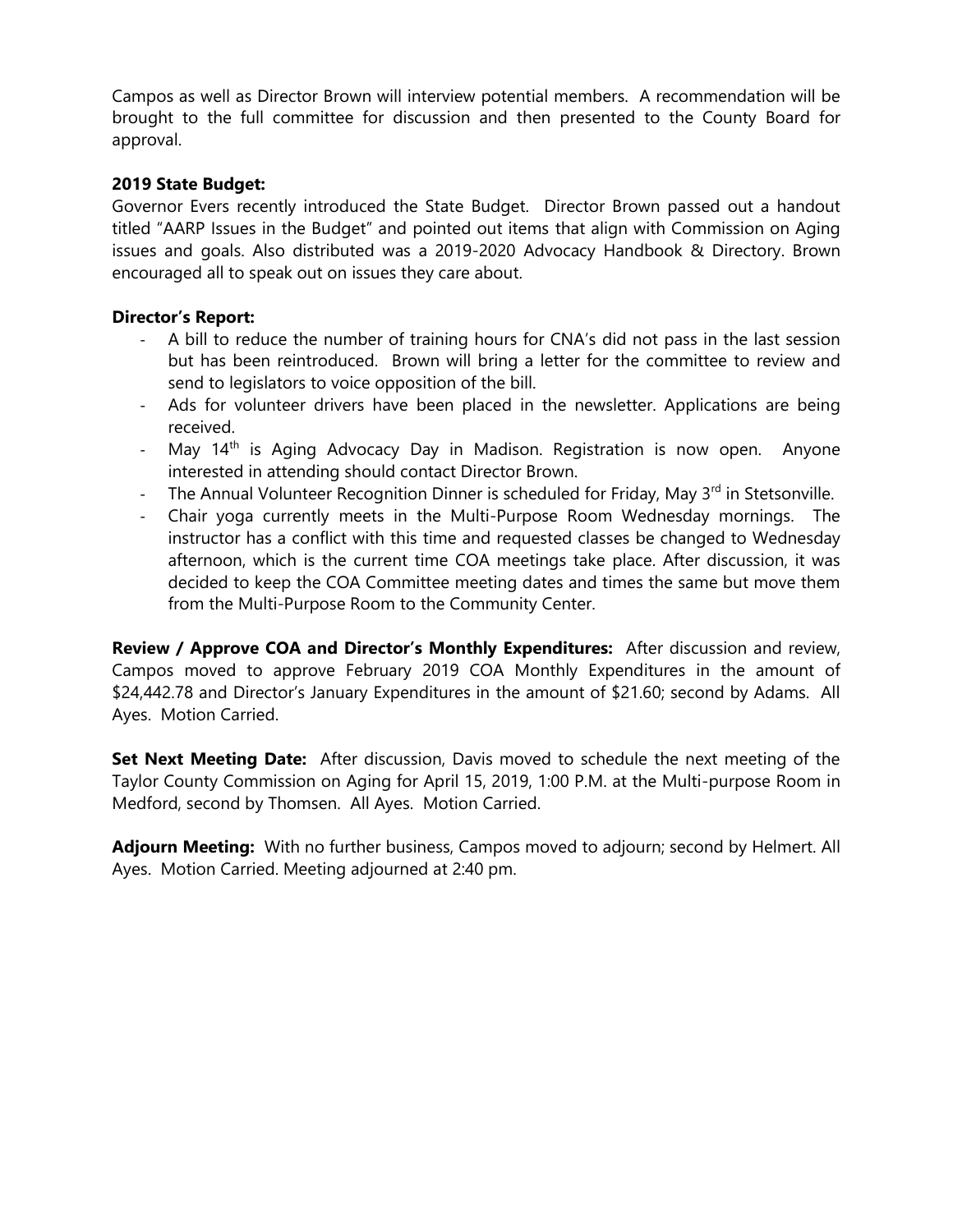# **TAYLOR COUNTY COMMISSION ON AGING Wednesday, February 13, 2019 – 1:00 P.M. Multi-Purpose Room, 845 E Broadway Ave, Medford, Wisconsin 54451**

**Members Present:** Albrecht, Adams, Campos, Davis, Dubiak, Hein, Rizzi, Thomsen

#### **Members Absent:** Helmert

**Also present:** Nathanael Brown, Commission on Aging Director; Michelle Brehm, Commission on Aging Accounting Specialist

**Call Meeting to Order:** Chairperson Albrecht called the meeting to order at 1:00 P.M.

**Approve the Minutes of the January 9, 2019 Meeting:** Dubiak moved to approve the minutes of the Taylor County Commission on Aging meeting of January 9, 2019; second by Rizzi. All Ayes. Motion Carried.

**Approve the Agenda:** Campos moved to approve the agenda with fourteen items; second by Hein. All Ayes. Motion Carried.

#### **Public Input:** None

#### **Learning in Retirement:**

Two Learning in Retirement events are scheduled in March. Stephen Kalmon will be at the Gilman Dining Center on March 5<sup>th</sup> to talk about the Ice Age in Taylor County and its effect on the Gilman area. Also, Arlene Strama will tell about her travels to Israel at the Westboro Dining Center on March  $12<sup>th</sup>$ . See the newsletter for details and future events.

### **ADRC Update:**

Dubiak stated the ADRC of the Northwoods and Taylor County will meet at the end of this month to explore integrating the Commission on Aging and the ADRC. Greater Wisconsin Agency on Aging Resources (GWAAR) and the Bureau of Aging and Disability Resources are providing feedback and advising how to proceed.

#### **Goodrich Senior Dining Center Utility Reimbursement Increase Request:**

Director Brown stated Marge Kropp from the Goodrich Senior Dining Center has requested an increase for utility reimbursement. The current reimbursement is \$75.00 per month with no increase in some time. Kropp suggested a \$25.00 per month increase. Brown stated the increase would raise the daily cost of using the dining center to \$23.00 per day. Following discussion, Adams moved to raise the Goodrich Senior Dining Center utility reimbursement to \$100 per month; second by Campos. All Ayes. Motion Carried.

## **Approve Submitting Resolution to County Board Proclaiming April 7-13, 2019 as National Volunteer Week in Taylor County:**

Director Brown read the resolution and stated the importance of volunteers to Commission on Aging programs. Campos moved to submit the resolution to the County Board to proclaim April 7-13, 2019 as National Volunteer Week in Taylor County; second by Adams. All Ayes. Motion Carried.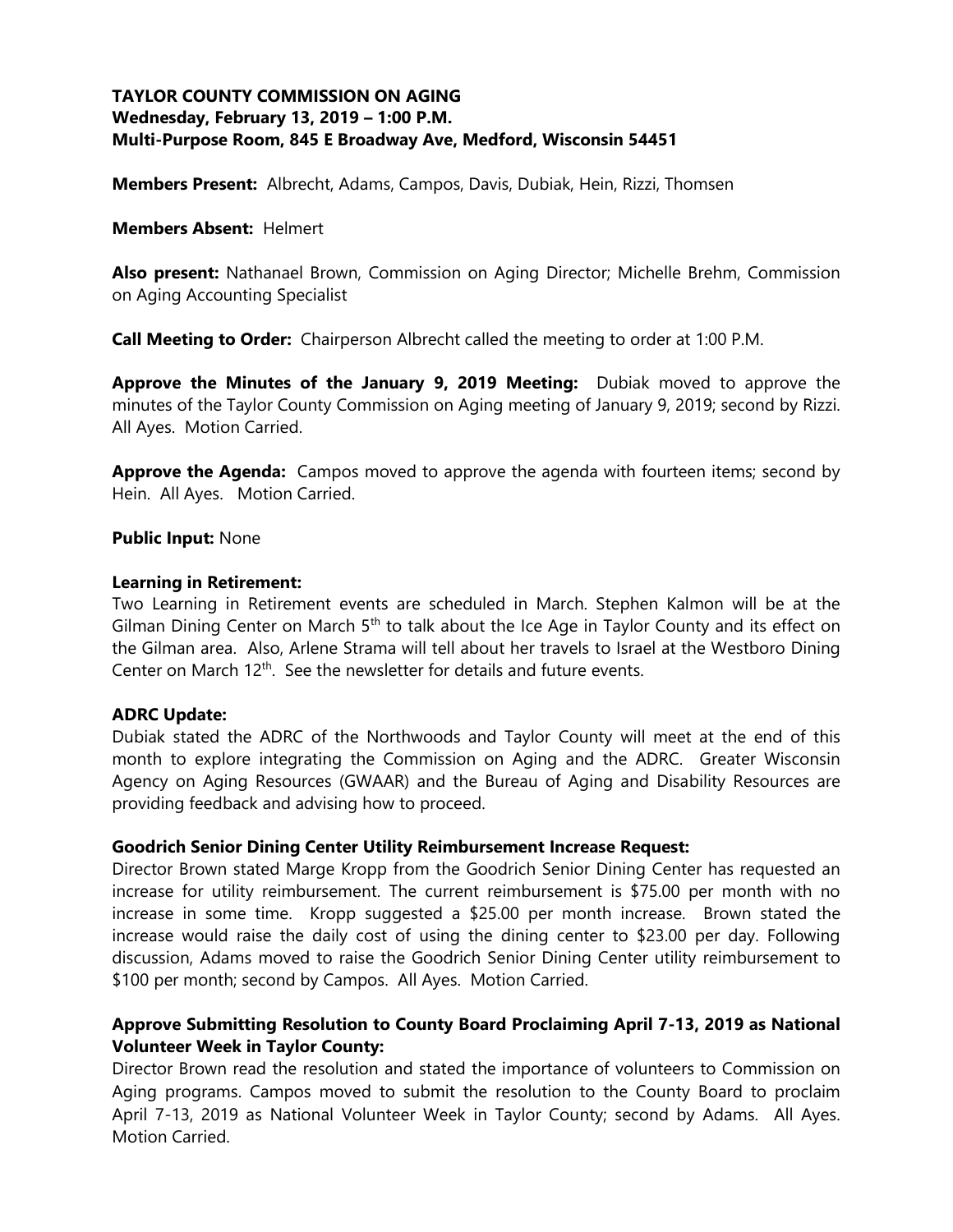**Closed Session** - Motion by Adams, second by Hein to go into Closed session pursuant to Wisconsin State Statutes 19.85 (1) (c) for the purpose of conducting employee performance reviews. A roll call vote cast, 8 voting aye, 0 voting no, 1 absent. The Commission went into Closed Session at 1:30 P.M.

**Open Session:** The Commission returned to Open Session at 1:58 P.M. Motion by Dubiak to return to open session; second by Rizzi. All Ayes. Motion Carried.

### **Director's Report:**

- Friday lunches at the Medford Dining Center have been going well. 28 people attended the first serving day on February 1<sup>st</sup>. Director Brown thanked John Hein for providing trumpet music at the Medford Dining Site Friday Grand Opening.
- A Stepping On falls prevention workshop is scheduled to begin March  $5<sup>th</sup>$  at Aspirus Therapy and Fitness. The Commission on Aging partners with Aspirus to provide the 7 week workshop.
- Heidi Eisner, COA Elder Benefit Specialist will present "Medicare 101" on February 21<sup>st</sup> in the Multi-Purpose Room. This is a free presentation that outlines the different parts of Medicare.
- Director Brown received a request from an individual wanting to lead and teach line dancing in the Multi-Purpose Room. Following discussion, it was felt that lessons are already offered in the area that meet the demand for this type of activity.
- AARP free tax return preparation began February  $8<sup>th</sup>$ . Volunteers will be in Medford eight Fridays during tax season. Appointments can be scheduled by calling the COA office.
- COA Committee member Barb Davis's term will end in April. Ads to recruit new members have been placed in the newsletter and will also appear in The Star News. A committee to interview potential members and interview dates will be decided at the March meeting.

**Review / Approve COA and Director's Monthly Expenditures:** After discussion and review, Campos moved to approve January 2018 COA Monthly Expenditures in the amount of \$25,017.70 and Director's December Expenditures in the amount of \$32.75; second by Hein. All Ayes. Motion Carried.

**Set Next Meeting Date:** The next meeting of the Taylor County Commission on Aging will be March 13, 2019, 1:00 P.M. at the Multi-purpose Room in Medford.

**Adjourn Meeting:** With no further business, Dubiak moved to adjourn; second by Campos. All Ayes. Motion Carried. Meeting adjourned at 2:28 pm.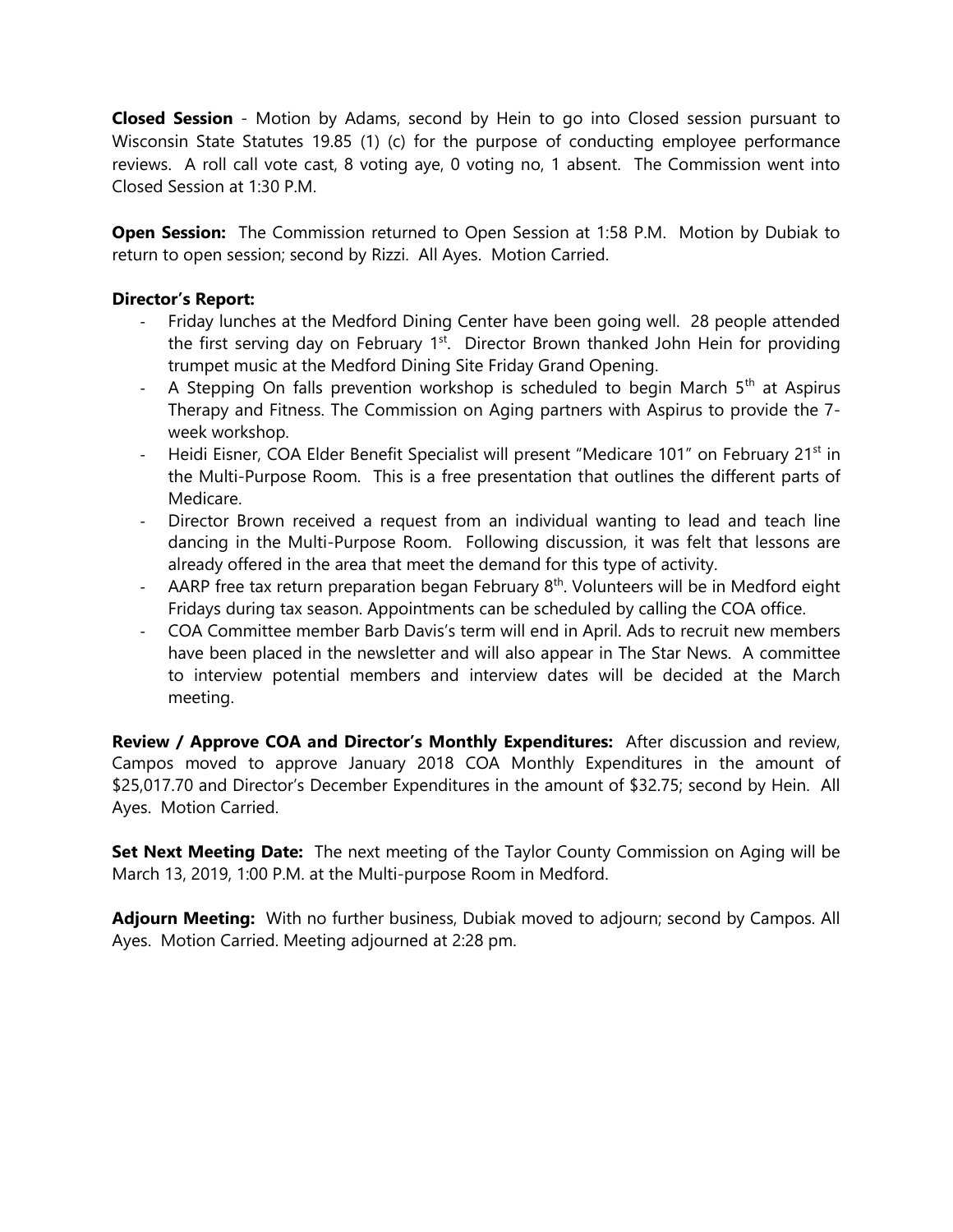# **TAYLOR COUNTY COMMISSION ON AGING Wednesday, January 9, 2019 – 1:00 P.M. Multi-Purpose Room, 845 E Broadway Ave, Medford, Wisconsin 54451**

**Members Present:** Albrecht, Adams, Campos, Davis, Dubiak, Hein, Helmert, Rizzi, Thomsen

#### **Members Absent:** None

**Also present:** Nathanael Brown, Commission on Aging Director; Michelle Brehm, Commission on Aging Accounting Specialist; Amber Fallos, Black River Industries Director; Evelyn Heser, Medford Senior Dining Center Manager; and Ted Drymiller, Richard Pulcher and Leigh Sahlin, members of the public.

**Call Meeting to Order:** Chairperson Albrecht called the meeting to order at 1:00 P.M.

**Approve the Minutes of the December 12, 2018 Meeting:** Dubiak moved to approve the minutes of the Taylor County Commission on Aging meeting of December 12, 2018; second by Hein. All Ayes. Motion Carried.

**Approve the Agenda:** Thomsen moved to approve the agenda with eleven items; second by Hein. All Ayes. Motion Carried.

### **Public Input:**

Amber Fallos from Black River Industries reported on the following:

- Black River Industries (BRI) was recently awarded a bus funded at 80% by a DOT 5310 grant.
- The gift store which sells spices and gift baskets was very successful over the Christmas holiday.
- BRI's cook retired in December. They are currently in the process of filling the position and excited to begin providing Friday meals to the Medford Senior Center starting in February.

Drymiller, Pulcher and Sahlin voiced concerns to the committee regarding the Gilman Senior Dining Center. Items addressed included meal preferences, the meal contractor bid process and concerns that the Gilman Dining Center would be closed. The board thanked them for their input and assured them there are no plans to close the Gilman Dining Center.

#### **Learning in Retirement:**

Stephen Kalmon gave a presentation on the geological background of Taylor County at the Rib Lake Senior Dining Center on January  $7<sup>th</sup>$ . Events are being planned for February and March. Watch the newsletter for dates and details. Also discussed were presentation times and ways to engage participants.

### **ADRC Update:**

Dubiak stated the application has been submitted to continue the ADRC of the Northwoods with Taylor and Forest Counties and Forest County Potawatomi and that the 2019 budget has been set.